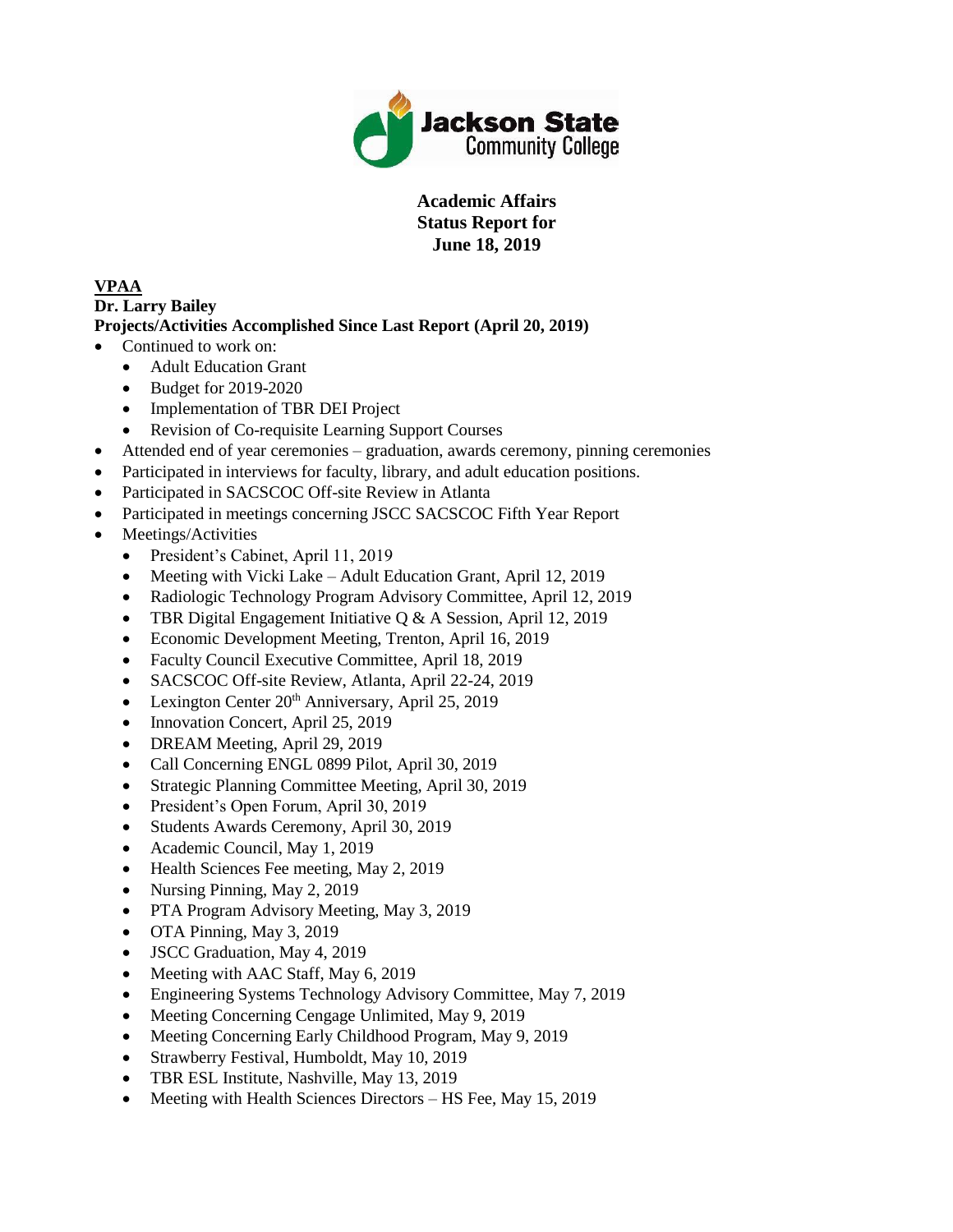- Online Quality Council, May 15, 2019
- Academic Council, May 15, 2019
- MLT Advisory Committee, May 16, 2019
- Biology Faculty Interviews, May 17, 2019
- Campus Visit to Murray State, Murray, Kentucky, May 20, 2019
- Conference Call Adult Education Grant, May 21, 2019
- Conference Call Adult Education Grant, May 28, 2019
- Biology Faculty Interviews, May 28, 2019
- Academic Affairs Budget Review, May 29, 2019
- Executive Council, June 3, 2019
- Emergency Management Table Top, June 4, 2019
- Gibson County Education Meeting, Humboldt, June 5, 2019
- Academic Council, June 5, 2019
- Meeting in Humboldt Humboldt Center, June 6, 2019
- JSCC Foundation Board Meeting, June 13, 2019
- DEI Taskforce meeting with Follett, June 13, 2019
- SACSCOC Fifth Year Compliance Certification, June 13, 2019
- Henry County Chamber of Commerce Annual Meeting, Paris, June 13, 2019
- THEC Textbook Convening, Nashville, June 17, 2019

### **Projects/Activities Planned**

- Continue to work on
	- SACSCOC Fifth Year Report
	- Implementation of Adult Education Grant
	- Implementation of TBR DEI
- Participate in faculty interviews
- Attend TBR Sub-council meetings
- Attend SACSCOC Institute on Quality Enhancement and Accreditation
- Meetings/Activities
	- Director of Development Interviews, June 18, 2019
	- President's Cabinet, June 18, 2019
	- President's Open Forum, June 18, 2019
	- SACSCOC Fifth Year Discussion, June 19, 2019
	- Executive Council Performance Evaluation Retreat, June 19, 2019
	- Library HVAC Planning Meeting, June 19, 2019
	- Director of Development Interviews, June 19, 2019
	- Academic Council, June 19, 2019
	- EMT-Paramedic Faculty Interviews, June 24, 2019
	- Adult Education Staff Interviews, June 25, 2019
	- Meeting with JSCC Staff Adult Education Grant, June 26, 2019
	- EMT-Paramedic Faculty Interviews, June 26, 2019
	- Literacy Roundtable, Jackson-Madison Public Library, June 2, 2019
	- Academic Support Division Meeting, June 27, 2019
	- TBR Maps Training, Southwest CC, June 27, 2019
	- Meeting with Adult Education Staff, June 28, 2019
	- THEC Convening TCAT Articulation, June 28, 2019
	- Meeting with Adult Education Staff Humboldt Center, July 1, 2019
	- Librarian Interviews, July 2, 2019
	- Adult Education Training, Nashville, July 8 9, 2019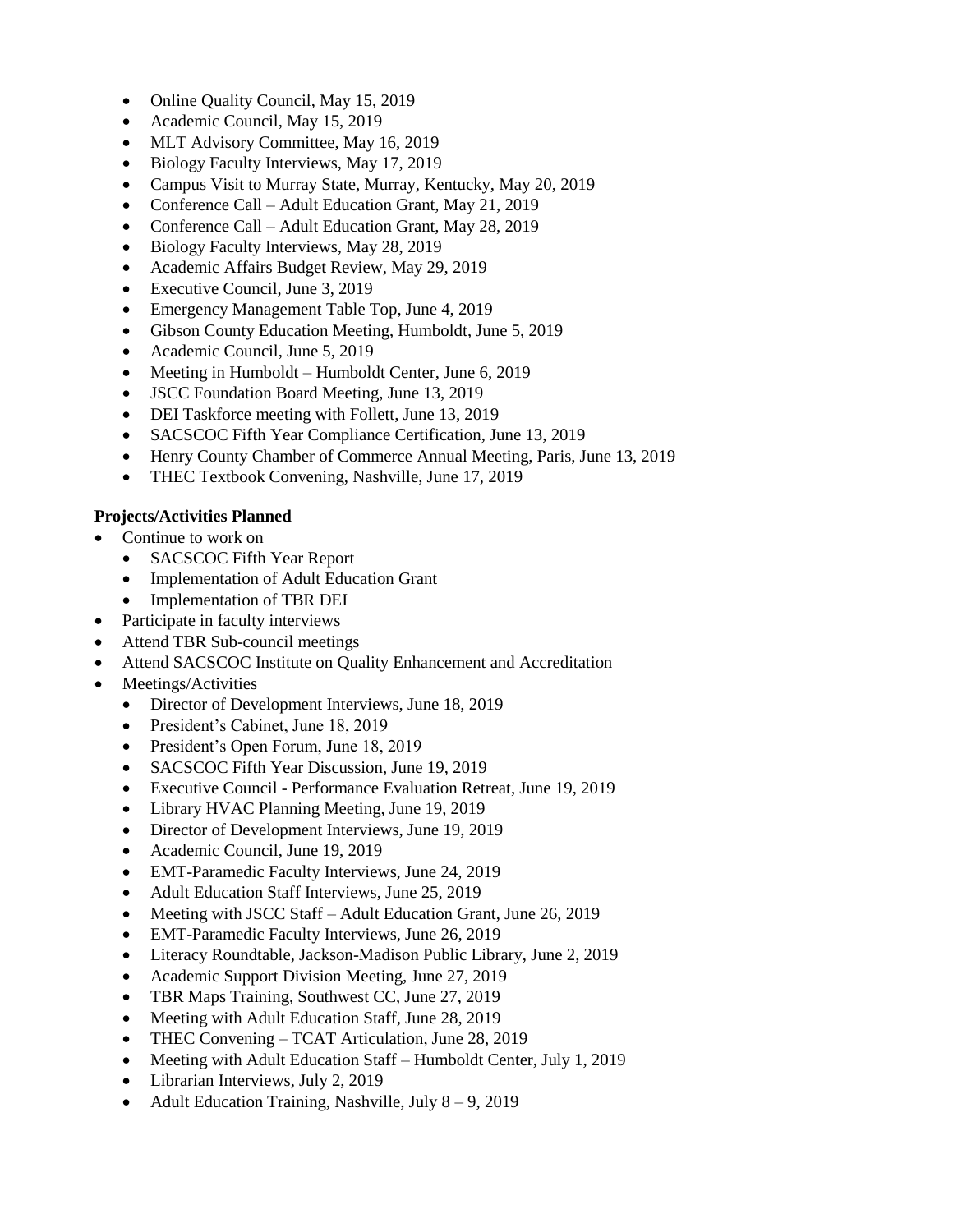- TBR Academic Affairs Sub-council, Franklin, July 15-16, 2019
- Meeting with Adult Education Staff, July 17, 2019
- Business Faculty Interviews, July 18, 2019
- Academic Council, July 19, 2019
- SACSCOC Institute on Quality Enhancement and Accreditation, Dallas, July 21 July 26, 2019
- JSCC Fall Open House, July 27, 2019
- Debriefing Concerning JSCC Exit Exam July 29, 2019
- McWherter HVAC Planning Meeting, July 30, 2019
- Executive Council, July 31, 2019
- Nursing Faculty Interview, July 31, 2019

#### **Melissa Lyles**

#### **Projects/Activities Accomplished Since Last Report**

- Assisted students with registration issues for summer and fall 2019 (pre-req overrides, repeats, etc.)
- Completed FLAC Maymester contracts for May payroll and Summer 1 and Full 10 Week Summer contracts for June payroll
- Monitor DEI Entries
- Provided Gear Up Match information to Robin Marek (instructor costs)
- Attended SACCOC Fifth Year Compliance Meeting
- Processing various late withdrawal requests

#### **Projects/Activities Planned**

- Complete Second Summer Session Contracts in FLAC
- Continue to monitor DEI entries

#### **Jennifer Cherry**

- Approved several TAF purchases
- Met with and advised several students
- Attended First Ladies Luncheon at the Fairgrounds
- Met with Dr. Bailey and Vicki Lake regarding the Adult Ed (GED) grant
- Did extensive work on the Adult Ed (GED) grant—proposed budget, budget narrative, scheduling options, editing, etc.
- Updated DegreeWorks with new rubrics for MLAB, OTAP, PTAT, RADT and corrected some issues
- Participated in several conference calls regarding the Adult Ed (GED) grant
- Attended Advising Process training
- Provided two training sessions for faculty and staff regarding Advisor Trac/DegreeWorks/ LS changes
- Chaired TAF committee meeting; collected ballots and presented TAF plan to the President
- Met with Principal of Bruceton High School regarding Dual Credit
- Assisted several schools with questions regarding Dual Credit processes
- Represented JSCC at the Paris Fish Fry
- Proctored several exit exams
- Attended DREAM meeting
- Attended Banner committee meeting
- Attended President's Forum in April
- Met with Dr. Bailey and Will Shull regarding GAP advising
- Attended Nursing Pinning
- Attended Graduation
- Spent several days at JCM ECH registering graduating seniors for summer/fall; rising seniors and rising juniors
- Served as a gap advisor for several dates/times in the Registration Center
- Attended PIE breakfast at the county club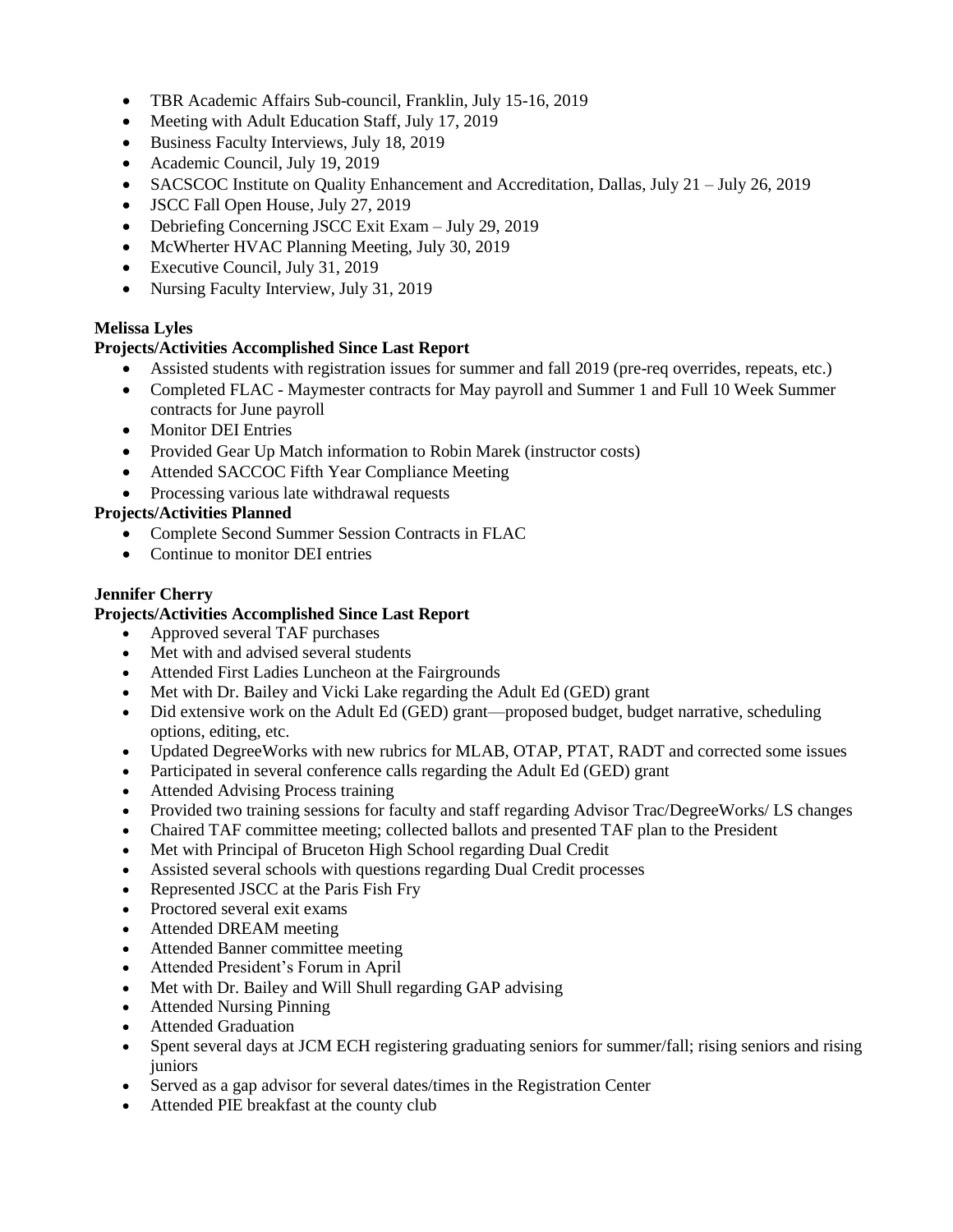- Served as an advisor at several GE sessions
- Verified summer contracts
- Nearly completed catalog update—will give to Victor for pictures and web upload by end of week
- Processed 3,210 dual credit applications since last report

# **Upcoming Projects/Activities**

- DW updates
- Processing Dual Credit forms
- Finalize catalog
- Dual Credit MOUs for 19/20

## **Will Shull**

### **Projects/Activities Accomplished Since Last Report**

- Presented or help present advising information session and advising software training sessions
- Attended meeting with Folett Higher Ed Manager regarding TBR's DEI
- Attended Strategic Planning Committee
- Worked with Victor Garcia on gap advising request portal
- Attended DREAM meeting
- Met or corresponded with numerous readmit and new summer students regarding advising and their admission/registration process
- Organized calendar of gap advisors staffing advising presence in Registration Center for May and June
- Helped organize Great Expectations from the registration and advising side
- Helped proctor exit exams
- Worked with IR/IE (Sara Vonderheide) on revising advising questions for next year and exit survey
- Attended TBR's ESL Institute
- Attended TBR's SEM Institute
- Helped during the extended hours in Registration Center
- Attended Banner meeting
- Met with Dr. Bailey regarding job

#### **Project/Activities Planned**

- Attend July DREAM meeting
- Continue to help advise students at GE, over email, in the Registration Center, and over the phone

# **Old Issues**

• Continuing to streamline advising process

#### **Cindy Werner**

- Met with and advised several students
- Attended President's Forum May
- Attended DREAM meeting May
- Contacted students about attendance issues by phone, email, and face-to-face
- Attended and assisted with JSCC Graduation
- Monitored all English, Math, and Reading/College Success registrations for Summer 2019 and Fall 2019
- Contacted students with LS registration issues
- Attended TBR ESL Academy at Nashville State Southeast Campus May 13-14
- Assisted with GAP Advising
- Assisted with Great Expectations at Jackson, Humboldt, Lexington, Paris, and Savannah locations
- Attended the JSCC Graduation de-briefing
- Assisted with Dual Credit verification for Early College High, Milan High School, North Side High School, Clarksburg High School, South Gibson County High School, McNairy Central High School, Scotts Hill High School, and Chester County High School
- Prepared Great Expectations Orientation Sheets for Learning Support requirements for all Orientations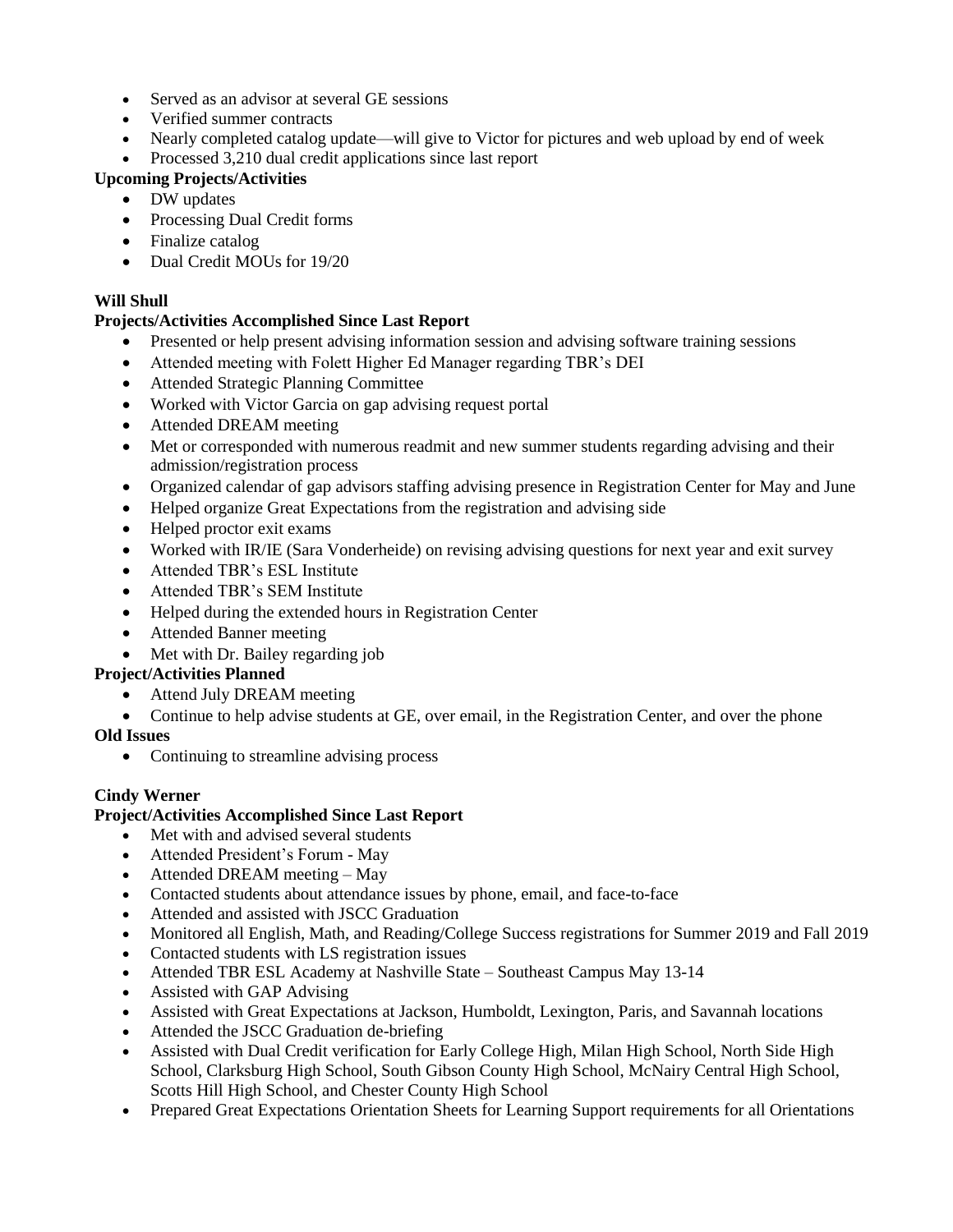### **Upcoming Projects/Activities**

- Continue to Create Rosters for Summer 2019 LS Courses 2nd half
- Continue to monitor all English, Math, and Reading/College Success registrations for Summer 2019 and Fall 2019
- Continue to assist with Dual Credit verification
- Continue to assist with GAP advising
- Will attend TBR ESL Academy at Nashville State Southeast Campus May 13-14
- Will prepare Grading Spreadsheets for Reading and English co-requisite classes
- Will continue to assist with Great Expectations at Jackson, Humboldt, Lexington, Paris, and Savannah locations
- Will collect and enter Summer 2019 1<sup>st</sup> half final grades for all READ 0010 and ENGL 0010
- Will continue to prepare Great Expectations Orientation Sheets for Learning Support requirements

#### **Academic Support Division**

# **Projects/Activities Accomplished Since Last Report**

Patrick Davis

- Proctored Exit Exam
- Participated in Payroll Leave Reporting training
- Met with Library staff and Library Director
- Met with Distance Education staff and Distance Education Director
- Met with Writing Center Director
- Met with Academic Assistance Center Coordinator
- Met with members of Online Policy sub-committee to discuss draft to update online course development policy
- Attended Academic Council meeting
- Attended Online Quality Council meeting
- Attended DREAM meeting
- Attended Strategic Planning Committee meting
- Attended President's Open Forum (April & June)
- Met with Sonny to discuss workflow application

#### **Accessibility Initiatives Update**

- Attended TBR Accessibility Campus Chairs meeting with Dean Linda Nickell
- Attended Pearson Publishing Accessibility event at Southwest TN CC
- Attended accessibility workshop with colleagues (Leah Grey, Vivian Grooms, Jessica Reece, and Dr. Leslie West-Sands) at Chattanooga State CC

#### **TBR Committees Update**

- Participated in conference call for upcoming of RFP for the Learning Management System (eLearn)
- Participated in conference call TBR Distance Education Committee and TN eCampus Advisory **Committee**
- Participated in conference call TBR TN eCampus Oversight Committee.

#### **Off-Campus Operations**

- Coordinated with OIT and Paris Coordinator to discuss computer lab setup and Zoom videoconference equipment setup
- Attended meeting with at Murray State University with VPAA and Academic Deans

#### **Community**

- Attended Westar African American Leadership Conference
- Attended 100 Black Men of West Tennessee meeting

#### **Projects/Activities Planned**

• Attend Academic Council meeting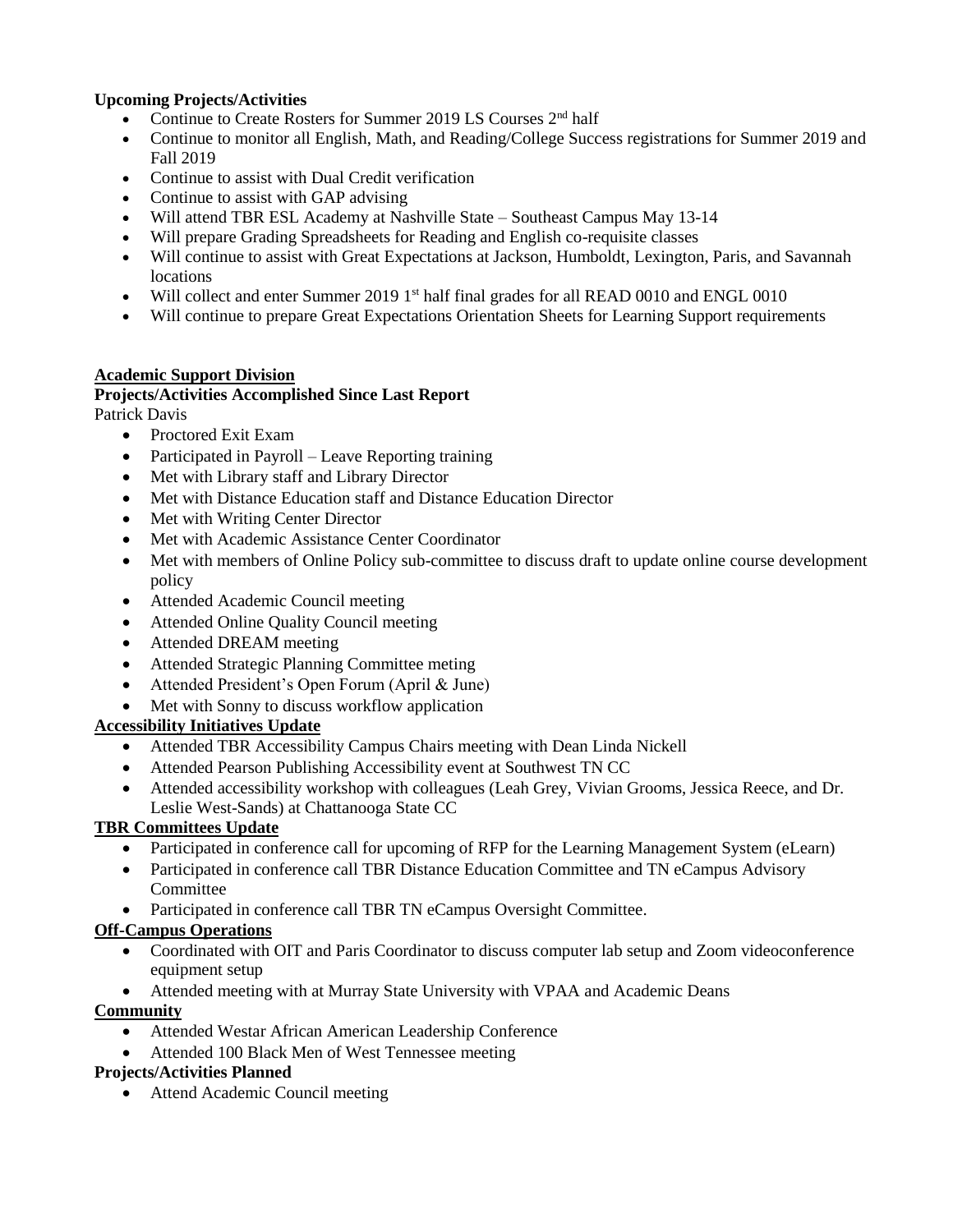- Attend Online Quality Council meeting
- Meet with Physical Plant to discuss summer temporary operations move due to H-VAC project.
- Attend TBR Accessibility Chairs meeting at TBR Central Office
- Coordinate accessibility and universal design training for Distance Education staff, Academic Deans, and course developers hosted by Chattanooga State CC
- Coordinate operations technology review for the division
- Develop accessibility policy and accessibility statement

#### **Academic Assistance Center**

#### **Projects/Activities Accomplished Since Last Report Jackie Barnacastle**

- Building positive relationships with all visitors to the AAC:
	- o Assisted Dr. Camp by sending a report of entrance scores and essays for Summer Bridge Students
- Aiding AAC staff with technology:
	- o Assembled reports to confirm and verify the accuracy of the list of potential graduates needing the Exit Exam
	- o Assembled Exit Exam stats for tracking appointments
- Working with SIT Team/Instructors addressing student needs and concerns:
- Will serve on Athletic Committee

#### **Jeannette Stone**

- Spend time getting to know the needs of the students who visit the AAC:
	- o Talked to students about their experience with our Math tutors this semester during a visit to the Smart Math Center,
	- o Talked to Nursing students regarding their concerns about tutors for their courses
- Seek out workshops, webinars, conferences and other training opportunities:
	- o Registered for a Respondus Webinar June 25 as a refresher
		- o Registered for an Ellucian Webinar June 20 to gain insight into Banner 9 system
- Grow and learn in my use of TutorTrac by exploring its uses for scheduling and maintaining records:
	- o Expanded knowledge of TutorTrac at the Redrock Software Conference
		- Practiced shortcuts learned and practiced pulling reports
		- Organized a monthly report into an Excel spreadsheet with formulas to calculate total hours worked by part-time employees
	- o Established a way of entering tutors' constant availability to lessen the steps of scheduling an appointment.
		- **Piloting for summer to hopefully work out the glitches by fall**
- Continue to learn and implement aspects of overseeing the Tutoring Program so that it functions efficiently and effectively:
	- o Began researching how we could use Zoom to train tutors and possibly incorporate an online aspect to our tutoring program
	- o Planning sessions for a fall tutor training using CRLA requirements and ideas from other colleges' training programs
- Make necessary changes to the Tutor Training Handbook
- o Contacted John McCommon about pictures for our revised Tutor Training Manual

#### **Lorrel Fuller**

- Attend workshops or class to improve personal and/or team skills:
	- o Attended Weststar's African American Leadership Conference
- Staying abreast of the latest procedures for administering exams in the AAC:
	- o Trained and proctored our first exam via Zoom for a JSCC online student in North Carolina
- To encourage student success, attend activities sponsored by students or geared toward students:
	- o Volunteered for the Career and Job Fair
	- o Volunteered to work Graduation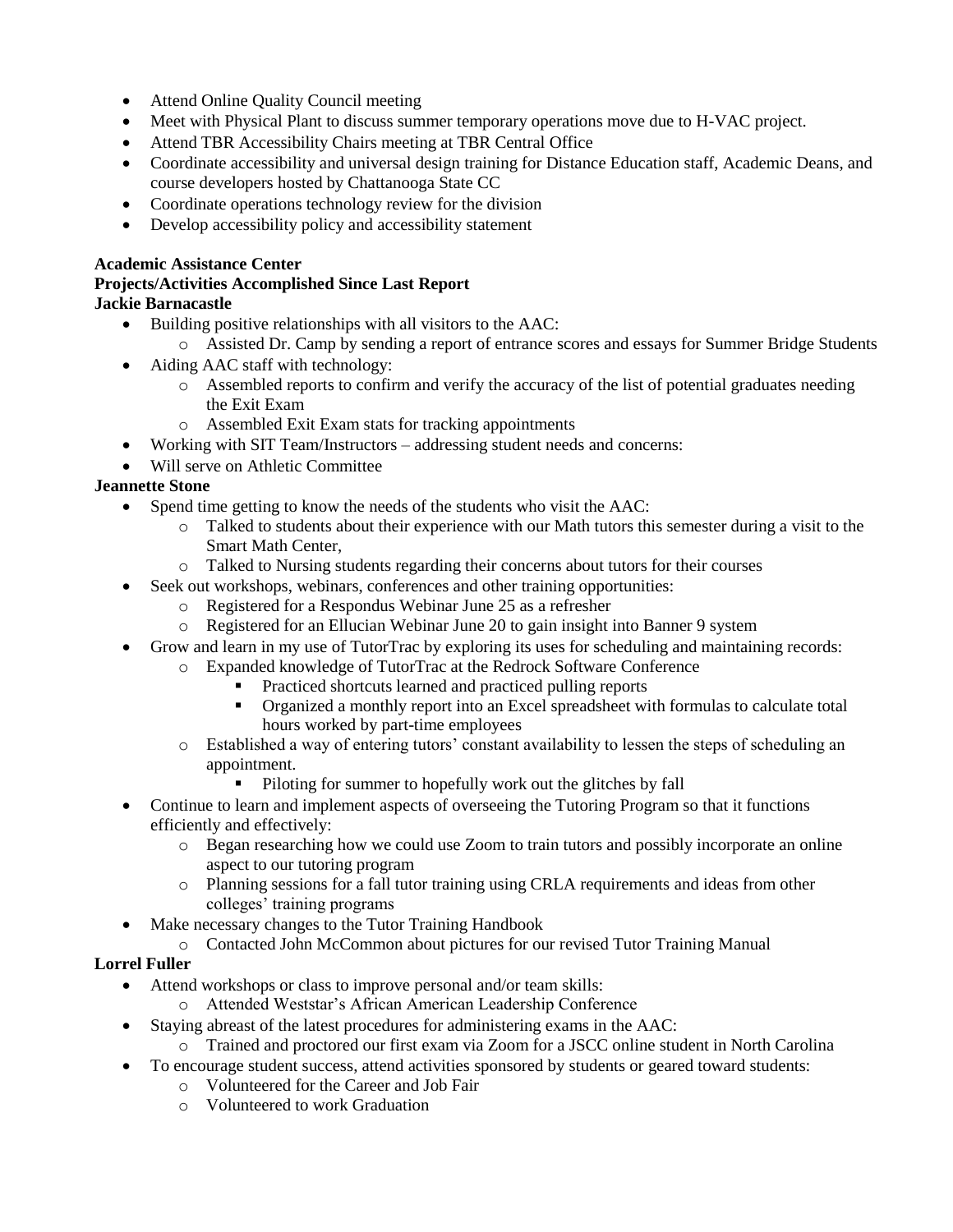- Update policies and procedures in the AAC's OPM for testing:
	- o Updated the AAC Test Policies and Guidelines Operational Manual to include the Test Administration Form and its process
	- o Updated Accuplacer student handout to reflect new Placement Scores

## **Rita Hill**

- o Setting up Tutor Evaluation Sheets in TutorTrac excel form
- o Posted students attending the extended week of Learning Support Math class in TutorTrac

## **Veronica Jones**

- Market the Academic Assistance Center to make students aware of its existence as a resource to assist in meeting their academic goal:
	- o Met with John McCommon for direction on creating new signage for the AAC using the New Branding Policy
		- John will text message and email students at various intervals during the semester regarding some of the signs
		- I John will provide rotating spots on JTV
		- John also mentioned Facebook and the College Knowledge Publication which we already use from time to time
		- John has specifically redesigned all of the requested signs with the new JSCC logo and branding
	- $\circ$  Inquired about making the AAC more student friendly by using photo posters of JSCC students
		- John will seek out the best economical means for posters and framing
- Consult with Deans and faculty as a means to accumulate ideas and suggestions as to how the AAC can assist in meeting the needs of students:
	- o Met with Sara Youngerman and spoke to Cheryl Smith regarding students who were eligible to participate in the extended week for Learning Support Math and the possible number of tutors needed.
- Staff attendance/participation in seminars/webinars for professional development
	- $\circ$  Met with Scott Cohen regarding a Lib Guides training session with the AAC staff
	- Viewing the Zoom Support Video Website shared by Jessica Reece
- Attend/participate in Leadership activities offered by existing Jackson State institutional memberships or external organizations
	- o Attended the Weststar's African American Leadership Conference
	- o Watched video on 10 Habits of All Successful People

# **Distance Education**

# **Project/Activities Accomplished Since Last Report**

Meisha Daniels

**Goal 1:** Attended Time Reporting Training with Laurie (All)

**Goal 2**: Attended TBR/D2L Sys Admin Meeting (All)

**Goal 3:** Attended Person's Accessibility Event in Memphis (Jessica, Renee)

**Goal 4:** Attended Kickoff Follett eBook Conference call with vendor and JSCC Staff (All)

**Goal 5:** Hosted and attended team meeting to discuss project updates, Summer I and Summer II start duties (ALL)

**Goal 6:** Attended TNeCampus meeting via conference call (Meisha)

**Goal 7:** Activated Equinox User Account and Attended Trainings (All)

**Goal 8:** Made correction to TNeCampus course offer per deans' request (Renee)

**Goal 9:** Run TNeCampus Enrollment report for summer (Meisha)

**Goal 10:** Assisted internal staff (AAC, Library, Faculty) with Zoom, eLearn and BlueJeans technical support/training (All)

**Goal 11**: Processed student/faculty requests via helpdesk ticketing system (ALL)

- **Goal 12**: Updated DE webpages, eLearn and other portals with new Helpdesk Ticketing link (All)
- **Goal 13:** Imported old file requests from old helpdesk ticketing system Kayaok (Renee)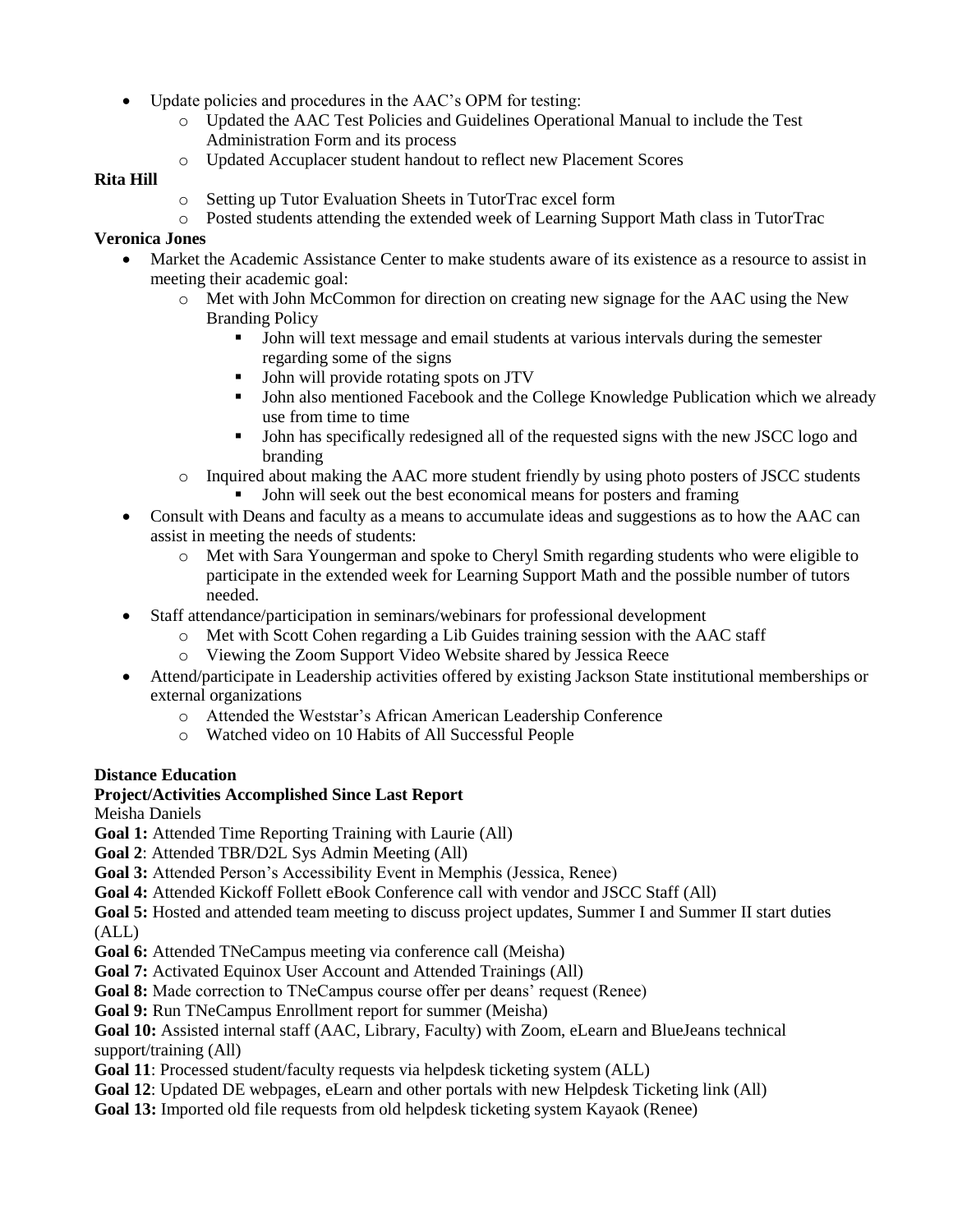**Goal 14:** Addressed students' requests via phone calls, walk-ins and email. (All)

**Goal 15:** Developed Phase 2 working template of the "Getting Started" pages (All)

**Goal 16:** Cancel old subscription to helpdesk ticketing system (Meisha)

**Goal 17:** Discussed with Linda Shirley and DE about install a Zoom Room in Paris (All)

**Goal 18:** Created new process to generate reports that will compare student/faculty registrations in Banner with the classes listed in eLearn. These reports will allow us to find classes and registrations that did not pass correctly from Banner into eLearn (Jessica, Renee) per director request.

#### **Library**

#### **Activities/Projects Accomplished Since Last Report Progress towards Performance Goals and Activities that have been done Scott Cohen**

- Served as the Embedded Librarian in a Maymester History class.
- Serves as the online Embedded Librarian for 1 JSCC History summer class and 1 JSCC summer Education class, as well as 2 TneCampus classes in Education.
- Attended the TBR Library Deans and Directors meeting in Nashville.
- Helped with the Faculty Reading List display by ordering the books suggested by faculty.
- Did Library Instruction for 1 College Success class this summer as well as 3 Summer Bridge Writing classes. Also provided an Library orientation for 38 LPN to RN students.
- Provided research consultations.
- Serves as a gap advisor in the Registration Center and at Great Expectations.
- Worked with Dama Cooley in the Nursing Department on research for a journal submission.
- **Goal**: **Create a Focus Group of historically underrepresented students targeted by Achieving the Dream. The focus group will make recommendations in regards to the services and resources of the JSCC Library.**

The focus group occurred on April 18, 2019. There were some great suggestions which I have compiled. I will discuss them with the staff.

 **Goal: Start a Library newsletter to keep faculty abreast of resources and services of the JSCC Library**

There were 2 newsletters in the Fall, but none in the Spring.

- **Goal: Examine Travel Requests for the 2018-19 fiscal year with the Library staff.** Sylvia Rowe received a scholarship covering registration costs for the 2019 ACRL conference in Cleveland Ohio. I felt that this national conference would be something that would be beneficial for the staff to know about and approved her travel. Vanessa Jones attended the 2019 Tennessee Library Association conference. I attended the TBR Library Deans and Directors meeting.
- **Goal: A Library Staff member will attend a workshop on assessment to better understand how to assess Library patron needs.**

Robyn Hicks attended the ACRL Conference on Assessment on October 25. This goal has been met.

 **Goal: I will attend a leadership workshop.** I attended a 2 day TBR Library Deans and Directors Leadership Workshop at East Tennessee State University. This goal has been met.

# **Robyn Hicks**

- $\bullet$  Will attend the 16<sup>th</sup> annual Circulation Conference in Memphis.
- Has attended an Achieving the Dream meeting.
- Attended the African American Leadership Conference at the Star Center.
- Volunteered at graduation.
- Worked at a Great Expectations session.
- Attended a Women in Higher Education workshop in Memphis.
- Did research consultations.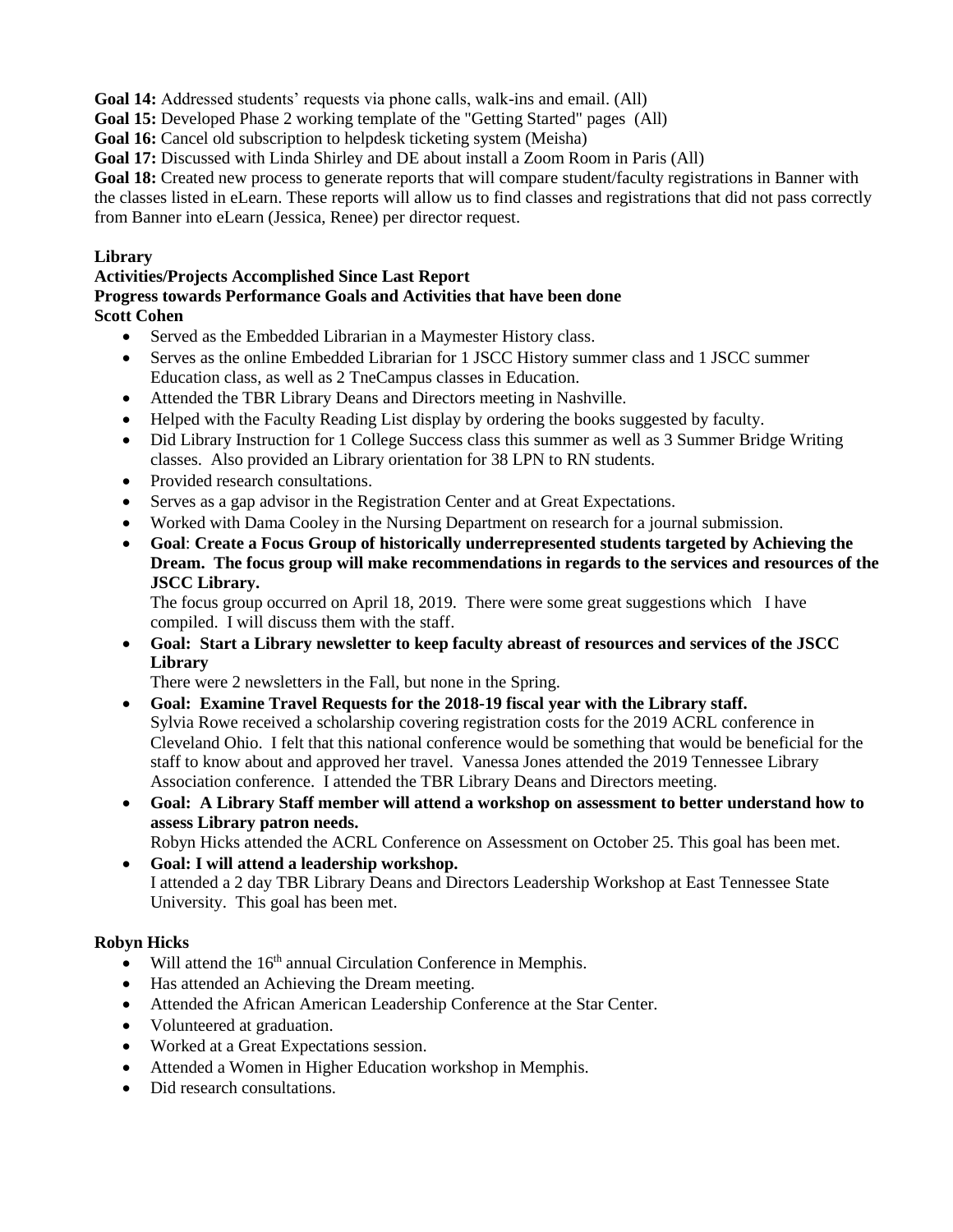- **Goal: Attend campus events and represent the JSCC Library informing students of services.** Robyn has worked with Quest students on campus.
- **Goal: I will partner with all JSCC satellite library centers in efforts to inform them of opportunities in library services and help them create programs. I will also keep them informed of all activities hosted on the main campus.** Robyn will be working on this goal.
- **Goal: I will attend professional development trainings, conferences, webinars and classes to enhance my job performance.** Robyn attended the ACRL workshop on Assessment in Chattanooga on October 25, 2018. She attended customer service training in March, 2019 on campus. She will attend the  $16<sup>th</sup>$  annual Circulation Conference in Memphis.
- **Goal: Revises the Student Assistant Training Manual.** Robyn has started working on the revision.
- **Goal: I will create programs expanding range of diversity and inclusion to develop a sense of belonging among all staff, faculty and students.** She has developed displays on National Library Week, Reading Promotion, Women's History Month , Gardening Joys and Black History month among others.

#### **Vanessa Jones**

- Attended the Tennessee Library Association annual conference and the Library Instruction Tennessee conference.
- Attended the African American Leadership Conference at the Star Center.
- Participated in the Library chat service.
- Has cataloged books and DVDs.
- Assisted in a College Success instruction session this summer.
- Did research consultations.
- **Goal: Participate as one of the advisors to the Student Book Club.** Because of various issues, the Student Book Club will be implemented in 2019-20.
- **Goal: Attend professional development trainings, conferences, webinars and classes to enhance my job performance.**

Vanessa attended the Tennessee Library Association annual conference. She also attended the 2nd Annual Library Instruction Tennessee conference.

- **Goal: Will conduct an inventory of the Library's book collection.** Vanessa was to conduct an inventory in the summer, but because of the HVAC project, she will not be able to start it until later.
- **Goal: Work towards a Certificate in Youth Services and Literature to magnify my knowledge of young adult literature**.

Vanessa is looking at various other certificates.

 **Goal: Examine methods of Library instruction through online training, reading and discussion with colleagues.**

Vanessa has assisted Scott Cohen with Library Instruction and has done several sessions on her own. Vanessa completed modules on library instruction from the University of Texas.

#### **Sylvia Rowe**

- Received a scholarship to attend the national Association of College and Research Libraries annual conference in Cleveland Ohio. She attended the conference.
- Did a webinar on Library Surveys.
- Had a conference call with the TBR Library Deans and Directors Accessibility Task Force.
- **Goal: Collaborate with Circulation Assistant (Carrie Baker) to implement and maintain social media accounts.**

Sylvia assumed complete oversight of Library social media posts when Carrie Baker left to take a faculty position here. Sylvia makes several posts a week.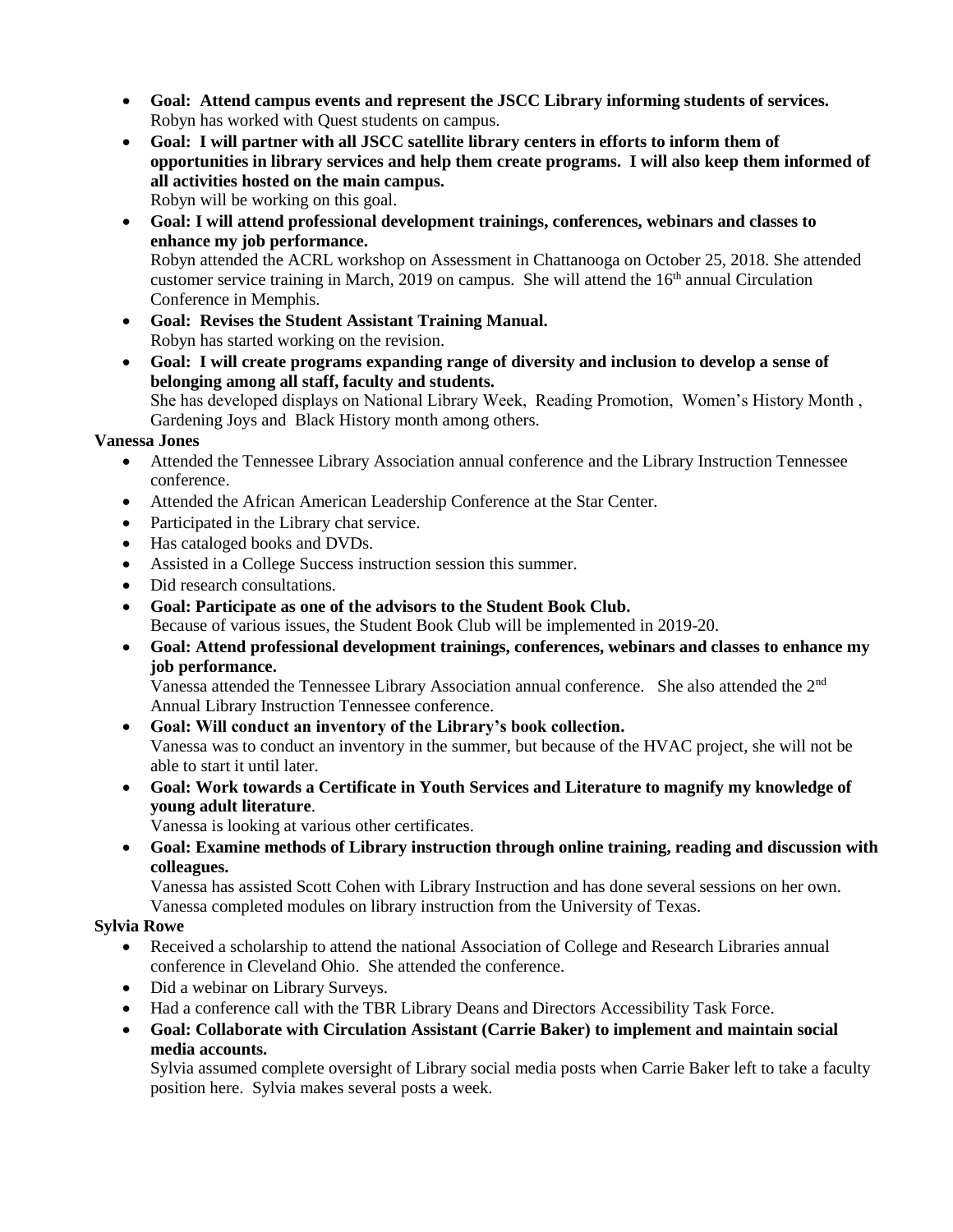- **Goal: Use the WAVE tool to evaluate LibGuides for accessibility issues and suggest changes to make those pages more accessible for students with disabilities.** She continues to monitor the JSCC Library LibGuides for accessibility issues..
- **Goal: Regularly assess Library databases to ensure links are correct and make necessary changes**. Sylvia receives weekly Quality Assurance Reports via email that notify her of dead links. She promptly makes corrections and changes as necessary.
- **Goal: Explore and assess Library chat software.** Sylvia monitors the Chat feature and participates in the chat.
- **Goal: Attend conferences, trainings and webinars on Library technology in order to increase my knowledge and stay informed of best practices and current trends**. Sylvia is attending the national ACRL conference in Cleveland Ohio.

#### **Writing Center**

#### **Projects/Activities Accomplished Since Last Report Student retention / recruitment focused goal**

- The Writing Center has been assisting students during the maymester and summer 1.
- The Writing Center has revised consultant hours.
- The Writing Center has begun interviews for their office administrator position.
- The Writing Center has updated their online information.
- The Writing Center is revising and determining the best handout wall options based on student needs.
- The Writing Center has met with visiting schools and potential students through the past semesters.

### **A departmental operations specific focused goal.**

- Dillon and Tony have been accepted to the International Writing Center Conference to present their findings regarding the co-req model for class instruction.
- The Writing Center is in the process of preparing for their move to coincide with library renovations.

#### **Business and Industry Division**

- Kimberly Johnson met with Jeff Autry at Teknor Apex to discuss different Leadership Training options.
- Terri Messer and Kimberly Johnson attended a Teknor Apex Leadership Planning Meeting in Brownsville, TN.
- Terri Messer conducted the Leadership Series at Teknor Apex to run each Monday, starting May 20 and run through October 14, 2019.
- Terri Messer and Kimberly Johnson attended a Training and Development Meeting at Kilgore Flares in Toone, TN.
- JSCC WFD will be working in conjunction with District 7 West Tennessee Adult Ed Department of Labor & Workforce Development to provide Phase I Development Plan Project Management at the Kilgore Facility - Toone, TN.
- Terri Messer and Kimberly Johnson conducted the first of three training sessions for Kilgore Flares Phase I Development Plan Project Management at the Kilgore Facility - Toone, TN.
- Terri Messer attended the Strategic Planning Meeting.
- Terri Messer attended President Hamilton's April 2019 Open Forum meeting.
- Terri Messer attended the Awards Ceremony.
- Terri Messer and Kimberly Johnson attended the AMT Banquet/Graduation Dinner at the Jackson Country Club.
- Terri Messer participated in the AMT Interviews on May 3.
- Terri Messer participated in Great Expectations Sessions.
- Terri Messer attended the Disclosure Review Committee Meeting.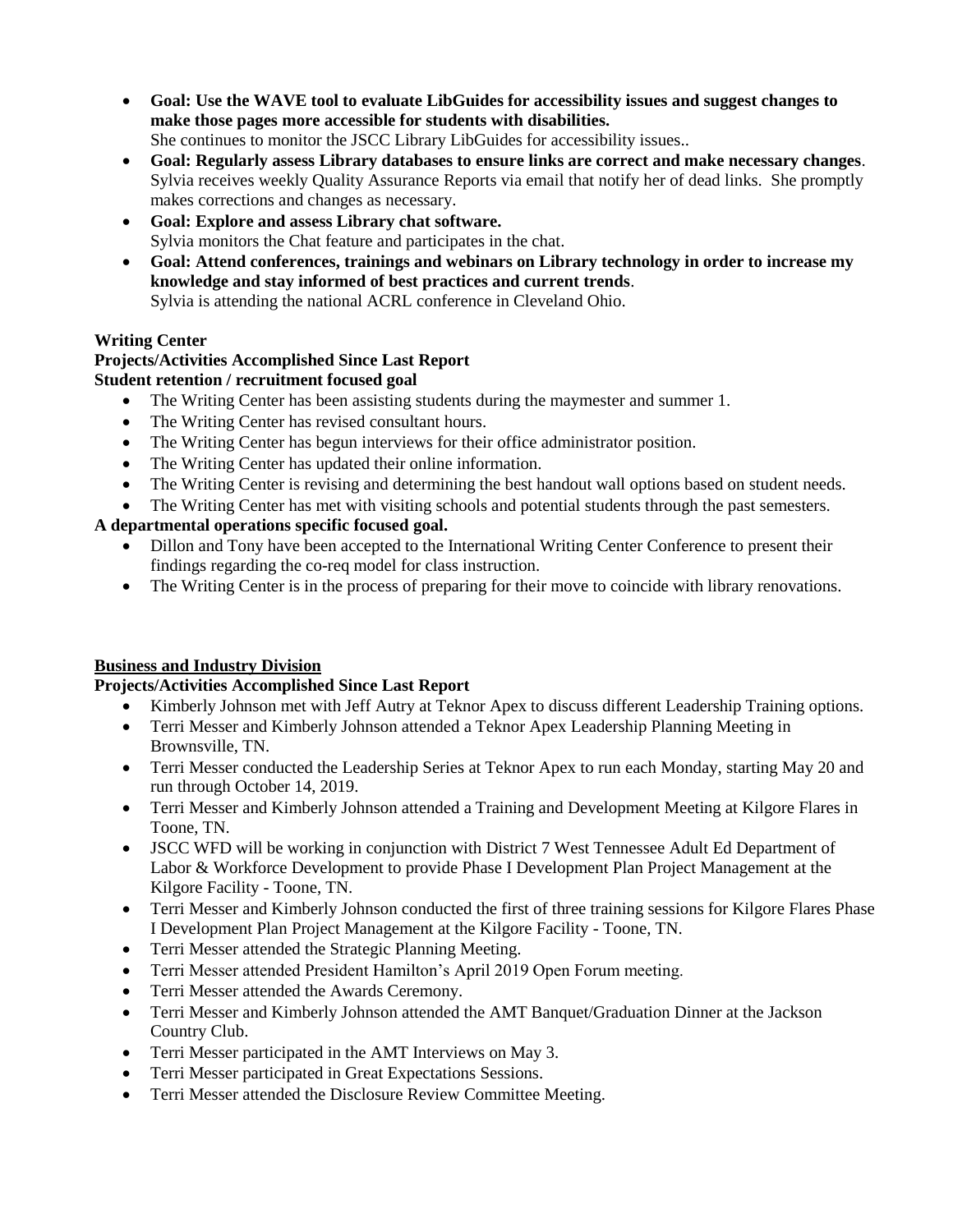- Terri Messer attended the Kingsley Regional Training at the Milan Chamber.
- Terri Messer met with Dr. Bailey to discuss workforce.
- Terri Messer attended the TBR/Follett Digital Engagement Initiative in Ayers Auditorium.
- Terri Messer conducted first day's sessions for Kolpak Leadership Series to run each Wednesday, March 20 – April 24 at their Parsons facility.
- Kimberly Johnson met with Martine McFarland to coordinate materials needed for sessions two –six of leadership training.
- Kimberly Johnson met with Kolpak Leadership Team to conclude the Leadership Series and give Certificates of Completion.
- Kimberly Johnson met with Martine McFarland at Kolpak to follow-up on recent Leadership Training and other potential training options.
- Terri Messer attended Academic Council/Dean's meeting w/VPAA Dr. Bailey on May 1, May 15 and June 5.
- Kimberly Johnson attended the Gibson County Workforce Development Board Meeting at the Milan Chamber of Commerce.
- Terri Messer and Kimberly Johnson participated in the Gibson County Technical Education Center Discussion Meeting.
- Terri Messer, Kimberly Johnson, Engineering Systems Technology Faculty and Cathi Roberts conducted the Engineering Systems Technology Advisory Committee Meeting on May 7.
- Terri Messer met with all career program's advisory committees to share the forthcoming changes with Perkins V funding requiring a comprehensive campus needs assessment.
- Kimberly Johnson attended the TNTrained Workforce Development and the  $9<sup>th</sup>$  Annual Continuing Education Training Institute held in Nashville, TN.
- Terri Messer attended the Perkins required spring meeting in Nashville.
- Kimberly Johnson attended the Workforce Development Town Hall meeting in Tiptonville, TN.
- Kimberly Johnson attended the ECD Second Quarter Regional Partner Meeting.
- Kimberly Johnson attended the Lexington Center Birthday Event.
- Kimberly Johnson attended TN ECD Events in Lexington and Selmer announcing expansion projects coming to West TN.
- JSCC WFD provided Emergency Medical Training at Gerdau.
- JSCC WFD coordinated an Open Enrollment Excel Training at the Paris Center on May 11, 2019.
- JSCC WFD provided a FANUC Handling Tool Operation and Programming Class May 13-16, 2019.
- JSCC WFD is continuing to provide training for the KMI ISO project.
- JSCC WFD provided Advanced Train the Trainer at Owens Corning.
- Kimberly Johnson and Lynn Carpenter participated in the THEC WF HOUR FAQ review facilitated by TBR.
- Kimberly Johnson met with Owens Corning to conclude the WFD Advanced Train the Trainer course.

#### **Communication and Humanities Division**

- Attended DEI Meeting with Follett representative
- Conducted full- and part-time faculty evaluation interviews
- Met with Dean Grooms regarding classroom needs
- Attended Supporting Sexual Violence Survivors Program
- Attended Lexington Center anniversary celebration
- Attended Innovation Ensemble concert
- Attended Awards Banquet
- Attended Strategic Planning Committee meeting
- Continued staffing for summer/fall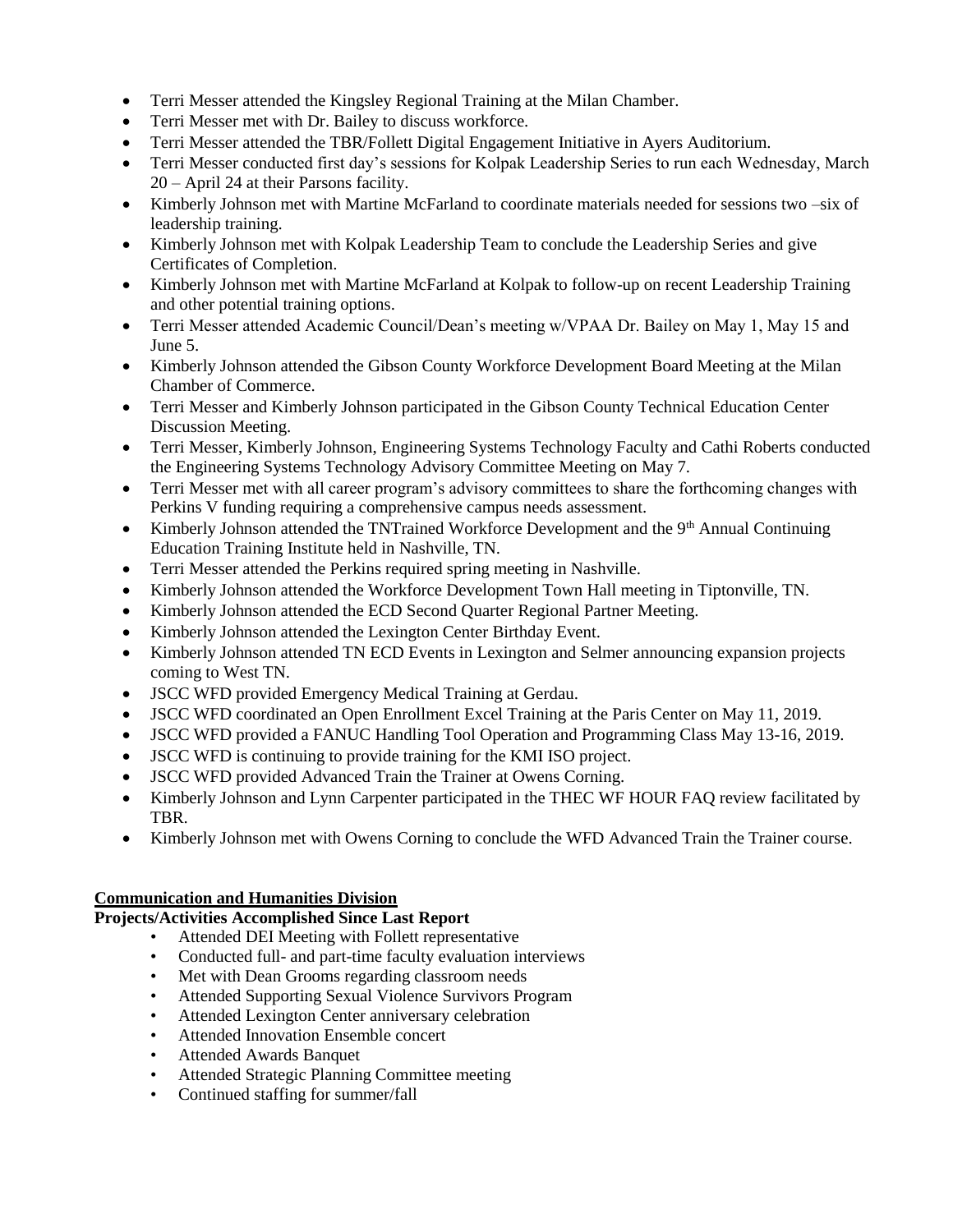- Attended *Spilled Ink* Reception
- Attended PTK Induction Ceremony
- Attended Honors Dinner
- Teleconference with Dr. Bailey and Dr. Myracle, JMCSS, regarding dual credit of ENGL 0899
- Attended President's Forum
- Created Handbook for PLA ENGL 0899 and met with JMCSS Faculty and staff
- Met with Jessica Macey and JSCC staff and faculty regarding Summer Bridge Program
- Traveled to Murray State with Dr. Bailey and Deans regarding articulation
- Attended Web-Ex TN-Service Learning Consortium meeting
- Met with potential adjunct faculty for fall classes
- Met with DEI Taskforce confirming fall planning
- Attended SACSCOC Fifth Year Compliance Meeting Kickoff

#### **Projects/Activities Planned**

- Meet with Dean Grooms, Dr. Esquivel, Prof. Prater regarding adjunct faculty recognition program
- Attend SPOL training
- Complete 2018/19 TBR International Education Annual Report
- Review fall book list for submission to Follett
- Meet Judy Evans at Lexington center regarding possible dual credit of ENGL 0899 pilot
- Finalize/record attendance and grades for study abroad students by end of July
- Continue staffing fall schedule
- Update/finalize 2018/19 SLO reports

#### **Health Sciences and CIT Division**

#### **Computer Information Technology**

#### **Projects/Activities Accomplished Since Last Report**

- TBR has approved the fourth certificate program (Cyber Security Technician) and the new Cisco CCNA Concentration.
- Randy Callahan attended the CISSE (Colloquium of Information Systems Security Education) Conference during the second week of June in Las Vegas.

#### **Projects/Activities Planned**

 Lisa Matlock will be attending the annual Cisco Academic Support Center Meeting in Toronto during the third week in June.

# **EMS Programs**

#### **Kenneth Oxford, Program Director**

Kenneth is on annual leave all this week, so no report is available.

# **Healthcare Technician Certificate Program**

#### **Sherry Channel, Health Sciences Coordinator**

- We currently have nine students completing EKG Class in Jackson. We have 11 students registered for the EKG class in Savannah who will be starting class in July.
- We also have 12 students currently taking phlebotomy in Jackson and 12 students taking phlebotomy on the Savannah campus. These students will begin clinical in July.
- We have two new clinical options for our phlebotomy students. The new facilities are Hardin Medical Center and Henry County Medical Center. I have also contacted Magnolia Regional Health Center in Corinth, Mississippi and they are interested in hosting students in future semesters.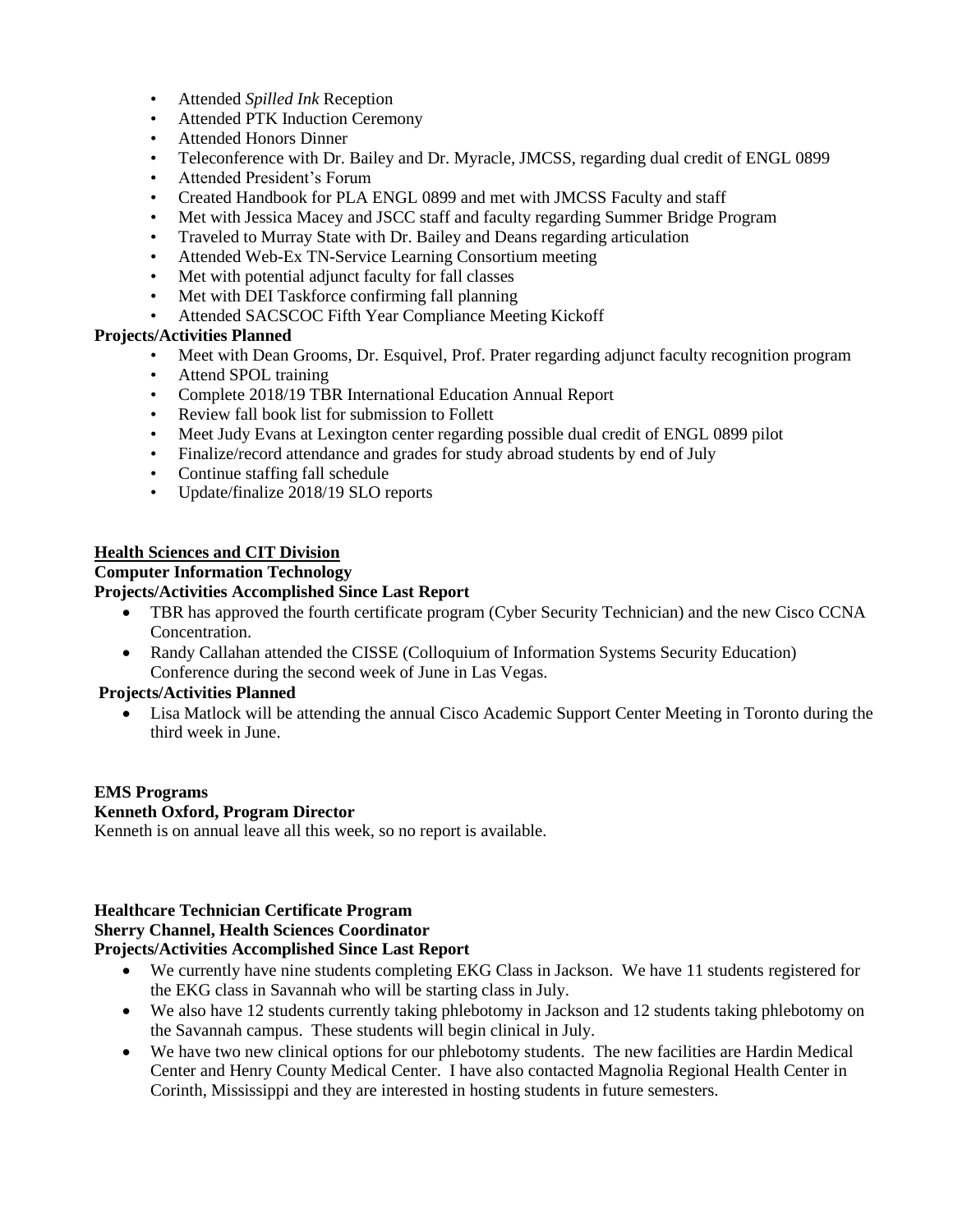- Our fall Jackson campus phlebotomy classes are full and there are just 7 spaces left in the Lexington phlebotomy class.
- There are just two seats left in the fall Jackson EKG classes and the Lexington EKG class has 6 seats left.
- The fall CMA classes are also filling up quickly with some of them filling within the first two weeks of registration.

I am currently completing the process to get all the phlebotomy students approved for clinical placement.

## **Projects/Activities Planned**

- This fall will be our first semester with the new 7-week format for the healthcare technician classes. I hope that this will help the students to be more successful in the classes and on their certification exams.
- I am currently working on staffing the fall Healthcare Technician Classes while also looking ahead to the spring 2020 semester.
- I am offering NHA certification testing for our students on a frequent basis due to the large number of students completing our classes.

#### **New Issues**

 We have new instructors again this semester, which adds more of a burden on me to have them prepared for what they need to do.

### **Other Items/Dates/Activities**

- June 18, 20,  $& 25$ , 2019 GAP advising in the Registration Center
- $\bullet$  June 18, 21, & 25, 2019 Advise/Assist at Great Expectations
- June 21, 2019 NHA testing
- June 24-26, 2019 Participate on Interviewing Committee for EMT faculty position.
- June 27, 2019 Meet with New Phlebotomy Instructor in Lexington
- June 27, 2019 Meet with Phlebotomy students in Savannah

# **MLT Program**

## **Peter O'Brien, Program Director**

# **Projects/Activities Accomplished Since Last Report:**

- MLT Program has received 11 applications for the fall 2019 incoming class.
- $\bullet$  MLT has extended the application deadline until June 24<sup>th</sup> as a result of low numbers of applications from the outer areas of the JSCC Service area.
- Presented TAF requests to help instruction in the areas of Immunology and Chemistry, and we have been accepted for TAF funds to be used in the 2019-2020 academic year.
- We have made several Radio appearances since the last report. We are focusing on adding  $1 3$  more students to the fall class as well as recruit and spread the need for MLT in our end of the state. We also are informing the community about our profession in order to generate more interest in the MLT Program.

#### **Projects/Activities Planned**

- We have made adjustments to our clinical affiliate schedules to accommodate the changes caused by the WTH purchase of Jackson Regional, Martin and Dyersburg Hospitals. Hoping to place students at Martin and Dyersburg in the near future as a result of the common contract for WTH and JSCC.<sub>UU</sub>
- Brainstorming on methods to increase the number of applicants to the MLT Program. One idea we want to use in the fall semester is to open our Intro to Medical laboratory technician to the general student population. The class would have a total of 24 students. We want to repeat the class in the spring 2020 semester also. Our incoming class will take up some of the spots and we will have other students fill the remaining spots. This will also allow students in the AAS Health Science degree and the Healthcare Technician certificate to use the class for electives and maybe recruit some MLT students in the process.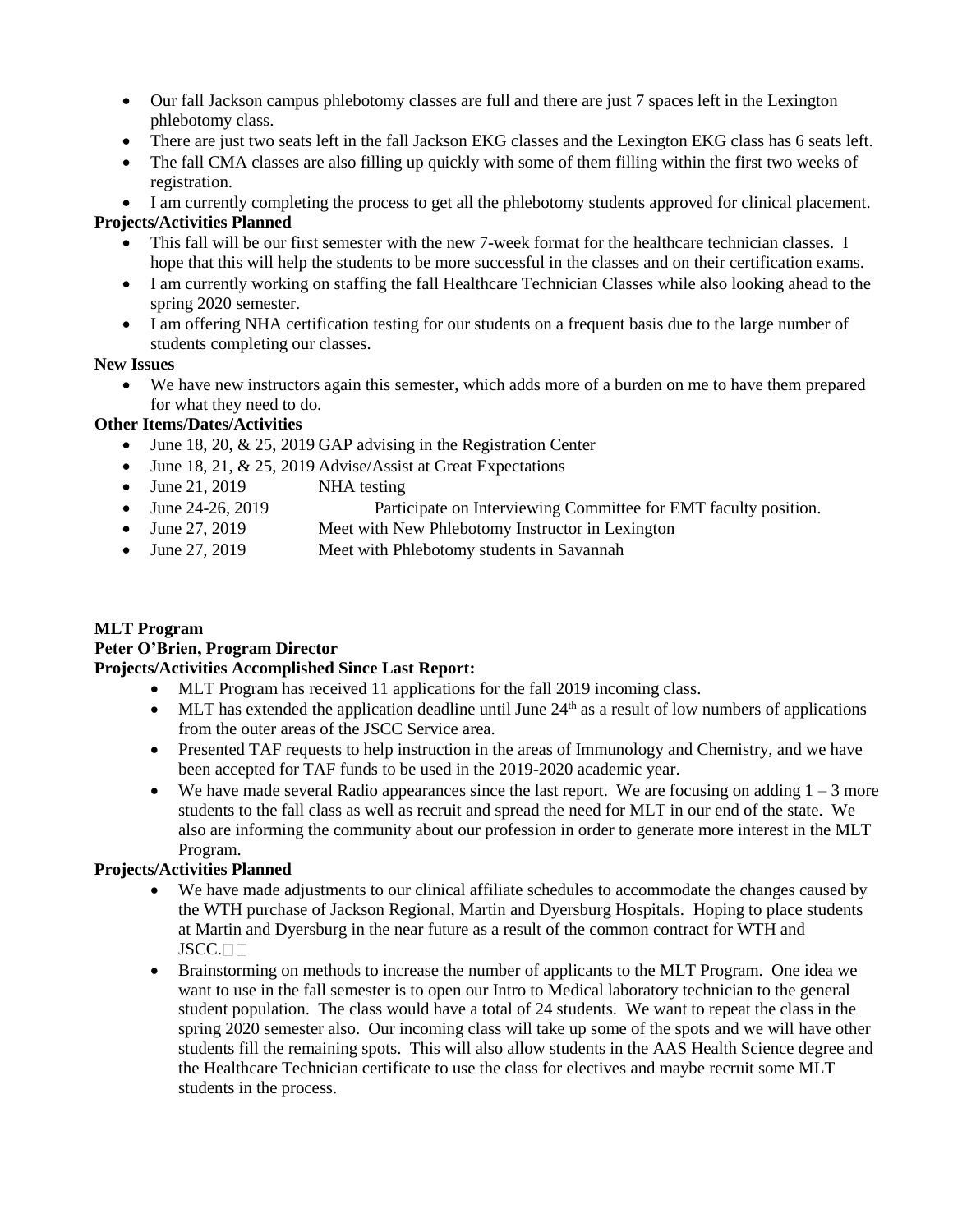A continuing real problem is the Nurse Education Department at WTH wants to tell us when and where we can or cannot place a clinical student. We normally set schedules by working with the specific lab administration to maximize the experience for the student, but NE seems to think this is their job now. They continue to pose frustrations to our clinical students. Ongoing work here.

#### **Upcoming events:**

- TV and Radio Time at first of year to get word out about our program and the needs of the profession, and National Medical Laboratory Professionals Week.
- Certificate Program Scheduled for April  $25<sup>th</sup>$  at JMCGH

#### **New Issues:**

- Ripley Lauderdale County Lab is in question for accepting a student at this time due to ownership and management changes with loss of personnel. The goal for 2019 is to accept a student to be shared at Ripley and Covington affiliates. Still ongoing.
- Still working on a common paperless application portal with IT area. We are making changes to make the portal better for students and staff. There are still some difficulties we are addressing with the students. Still making adjustments to the portal.

#### **OTA Program**

### **Dr. Julie Bezold, Program Director Projects/Activities Completed Since Last Report**

- Student advising
- Finalized grades for spring semester
- Hosted OTA Pinning
- Attended JSCC Graduation
- Completed Exit Interviews with graduates
- Attended DEI Meeting
- Constructed Pediatric course in eLearn and modified all testing to reflect curriculum design
- Met with Renee to review course and teach eLearn system
- OTA lab equipment calibration
- Assisted with development of PTA/OTA CEU course to be held in July
- Faculty meeting

# **June 2019**

- June 1, participated in Splash and Dash to benefit Therapy and Learning Center with OTA students
- Printed off/reviewed OTA applications for fall 2019
- Hosted OTA interviews
- Analyzed scores/data reported from interview committee and accepted 12 students
- Faculty/staff performance evaluations

#### **Projects/Activities Planned**

- Autism Farm
- Dementia Course with Teepa Snow July 16, 2019
- Organize orientation materials
- Update OTA web page
- Update Student handbook and fieldwork manual
- Update strategic plan
- Meet with OTA program directors statewide to update accreditation standards to be in compliance with new standards to take place in 2020
- Program evaluation-review employer surveys, exit interviews, pass rate for national exam,
- Assess Fieldwork education data
- Organize fall semester courses
- Orientation August 2, 2019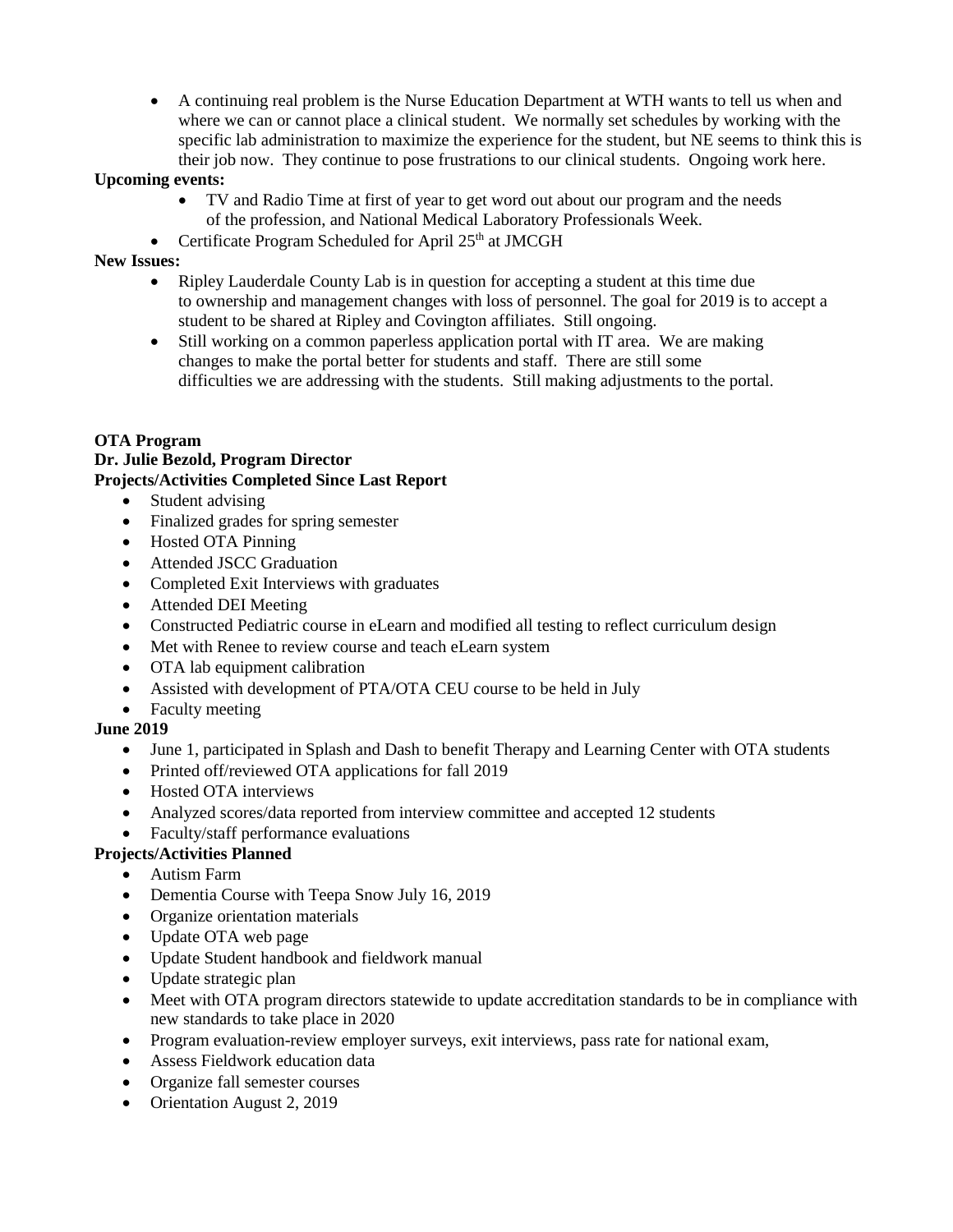- Attend Great Expectations
- ACOTE/Accreditation fee due in July

#### **Program Innovation Leah Gray, Director Projects/Activities Accomplished Since Last Report**

- Safe Kids Meeting
- Mental Health Collaborative meeting
- Crisis Intervention class
- Fire Science Advisory Committee Overview Session
- Student Advising
- Training in Universal Learning at Chattanooga State
- Fire Science recruitment
- Jackson Fire Department Training
- Great Expectations
- Completed CARE program (Active shooter)
- Meetings regarding Early Childhood Education
- Conference call on Adult Education

#### **Projects/Activities Planned**

- Student Advising
- Safe Kids Meeting
- Crisis Intervention Instructor Meeting
- Crisis Intervention class
- Suicide Bomber Prevention and Response Training
- Fire Convention/conference vendor for recruiting
- Great Expectations
- Civitan Conference
- Update Fire Science courses before start of semester
- Contracts for adjuncts

#### **PTA Program Dr. Jane David, Program Director Projects/Activities Accomplished Since Last Report**

- Current cohort  $= 23$ 
	- o These students began their first clinical education experience last week. Clinical visits will occur on-site with each beginning at the end of this week.
- Four students from the Class of 2019 were incomplete for the final semester of the program: 3 because of final comprehensive testing results (they did not meet program's benchmark) and one student required clinical ed remediation
	- o Testing issues were finally completed last week after 3 attempts! We have not ever had these issues before. These students' incomplete grades have now been changed.
	- $\circ$  The student who required clinical remediation made a critical error with patient safety during the final week of her clinical remediation and was dismissed from that clinical experience. This resulted in an F for that clinical course. I am currently evaluating one more remediation option for her with the same patient population in another facility.
- PTA application cycle is complete. Only 49 applications were received this year. 22\* students were selected from the applicant pool.
- Promoting CEU event for July. Registration has not been what we had hoped for yet.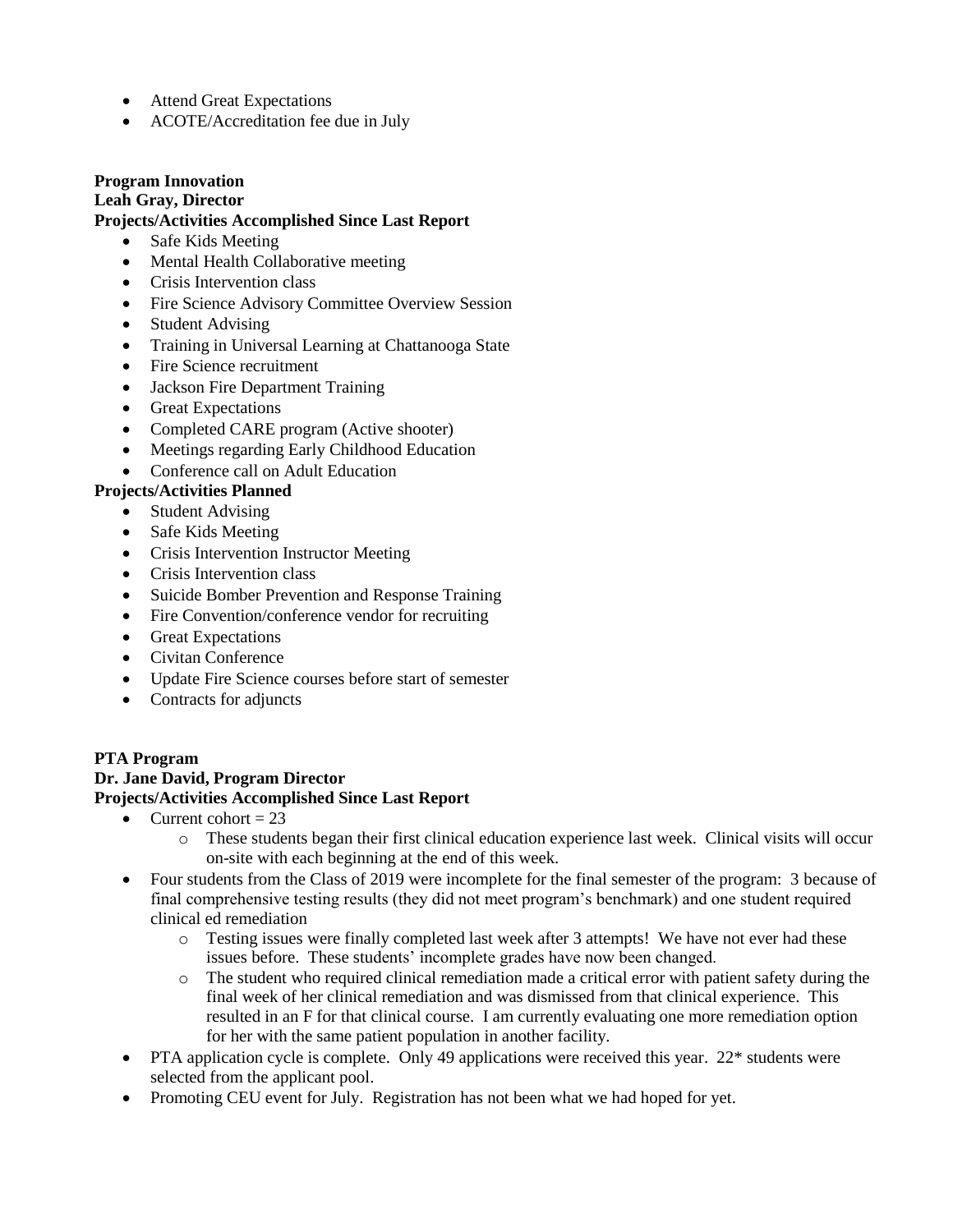### • PTA Advisory Committee met May 3.

# **Projects/Activities Planned for This/Next Week**

- Clinical site visits will begin Thursday.
- I will be out on vacation next week. Patty Easley will be assisting with clinical site visits for next week.

# **New Issues (some previously noted)**

- Clinical remediation for above noted student.
- Low applicants numbers
- **\*Significant layoff by the leading therapy employer of the region occurred this week (over 40).**  They claim that this action is in anticipation of major changes in Medicare reimbursement that will begin in October of this year and then will continue in implementation through the next few years. This company will also no longer be using PRN employees.
- U of M announced last week that their DPT and OTD programs will begin in the "next year or so."

### **Old Issues**

- No further word on FHU's interest in developing a PTA program.
- **I continue to monitor the area's employment market for PTAs.**
- Maintaining clinical agreements.

# **Other Items/Dates/Activities**

 $\bullet$  We will be celebrating the 50<sup>th</sup> anniversary of the PTA this year with a coordinated effort with the Tennessee Physical Therapy Association (TPTA) during September (this was delayed from a proposed earlier time).

### **Radiography Program**

#### **Kim Benson, Program Director**

The RADT program will not be submitting a status report on such short notice. In the midst of scheduling program interviews, teaching classes, participating in GE sessions and managing clinical, there is not time. Thanks,

Kim

#### **Respiratory Care Program Cathy Garner, Program Director Projects/Activities Accomplished Since Last Report**

• The Advisory Committee met Tuesday, May 14. The well-attended meeting was very positive and productive.

# **Projects/Activities Planned**

- The program is hosting the Kettering Review Seminar July 1 -3 here on campus to enhance the students' preparations for taking the national exams post-graduation.
- JSCC is hosting the Golden Circle Chapter of the Tennessee Society for Respiratory Care summer seminar on Monday July 8. It will be held in one of the large lecture rooms in the nursing building.
- Christie Ward will be attending the American Association for Respiratory Care annual educators and managers meeting in July at Fort Lauderdale, FL.

#### **New Issues**

• The deadline for the CoARC 2019 Annual Report of Current Status, which is usually on July 1, has been extended due to software enhancements. Cathy Garner will be notified when the open date is released and she will have 90 days to complete and submit the report.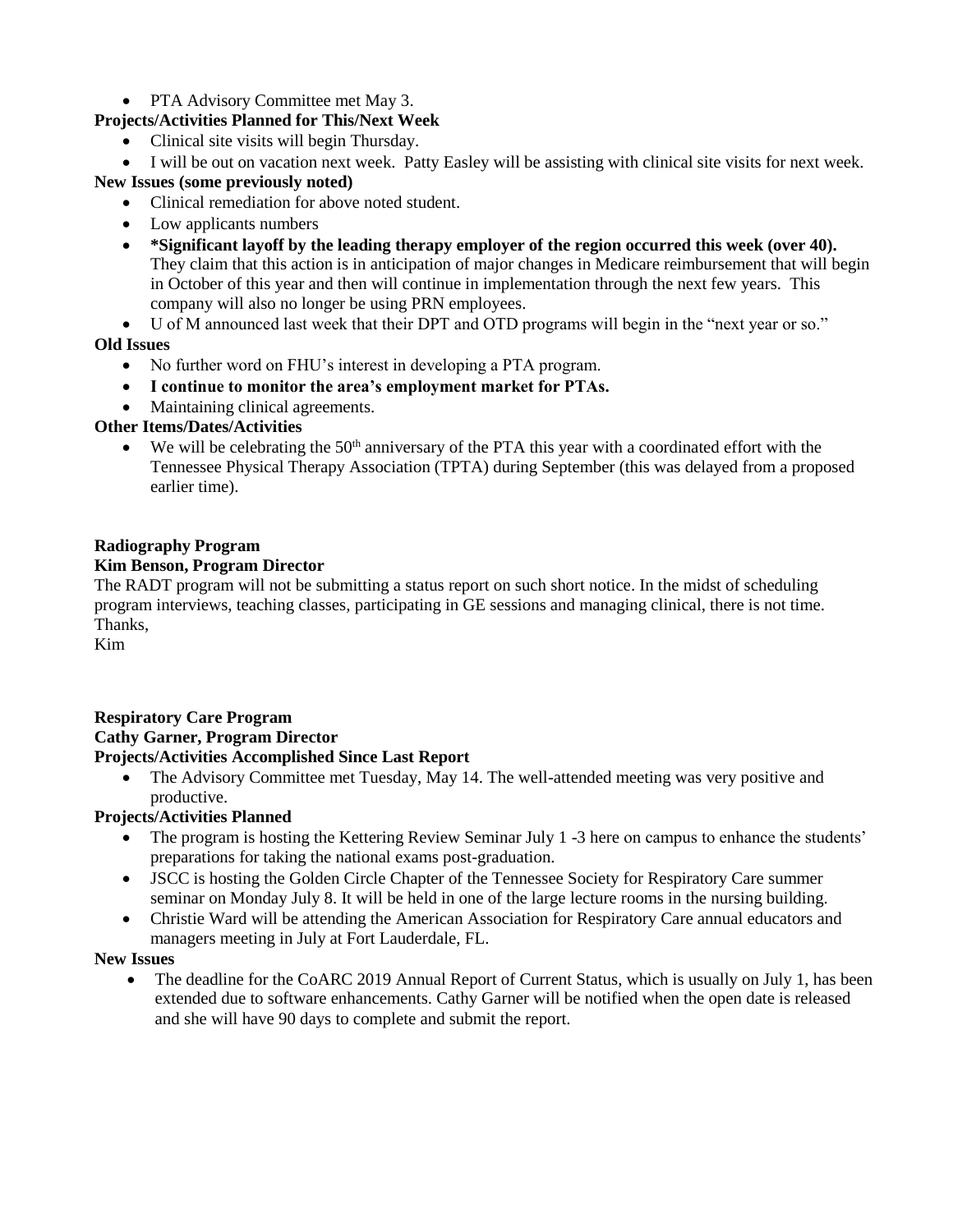#### **Math and Science Division**

#### **Projects/Activities Accomplished Since Last Report**

- Attended the following:
	- o Academic Council meetings
	- o Nursing Pinning Ceremony
	- o Graduation
	- o Online Quality council meeting
	- o Great Expectations Jackson and Lexington
	- o Meeting with Murray State University Admin
- Completed Faculty evaluations
- Completed face to face interviews for 2 biology faculty positions
- Participated in SAILS math curriculum review conference call
- Submitted articulation options between JSCC and the TN School for the Deaf

## **Projects/Activities Planned for Immediate Future**

- Closing open purchase orders
- Math Co-req revisions 2 pilot sections of hybrid format
- Complete hiring process for 2 Biology Faculty positions
- Microscope service for biology/microbiology
- Summer Bridge program Finishes June 21 with final GE
- Coordinate SAILS teacher training at JSCC July 23
- Summer and Fall Schedules
- BIOL/A&P lab reorganizations

#### **Nursing**

#### **Activities and Projects Accomplished Since Last Status Report**

- Development and initial offering on new NUR 130 Nursing Transitions I course
- Began implementation of revised NUR 140 Nursing Transitions II course
- Daily responses to student inquiries for program information, application assistance, and advisement.
- Assignment of advisors for newly admitted students
- Multiple program information sessions
- Faculty and staff participation in multiple Great Expectation sessions
- Selection and notification of fall 2019 admission cohort
- Completed audit of student clinical placement files by JMCGH
- Fall clinical planning and unit requests in TCPS
- Participated in meeting with Murray State University staff to discuss articulation
- Participated in accessibility training at Chattanooga State
- Review of applications for faculty vacancy and scheduling for search committee meetings
- Completed 20 faculty evaluations
- Participated in Academic Council, Distance Education, and President's Forum meetings

## **Projects/Activities/Goals Planned for Next 2 Weeks:**

- Development of the new HSC 190 course
- Complete outstanding purchase orders
- Participate in Academic Council and President's Forum meetings
- Adjunct faculty evaluations
- Promise of Nursing grant reporting
- Coordinate west TN task force meetings on nursing workforce supply and demand issues for THA

# **Other:**

 Of the spring graduates who have taken the NCLEX-RN exam, all report they have passed on their initial attempt.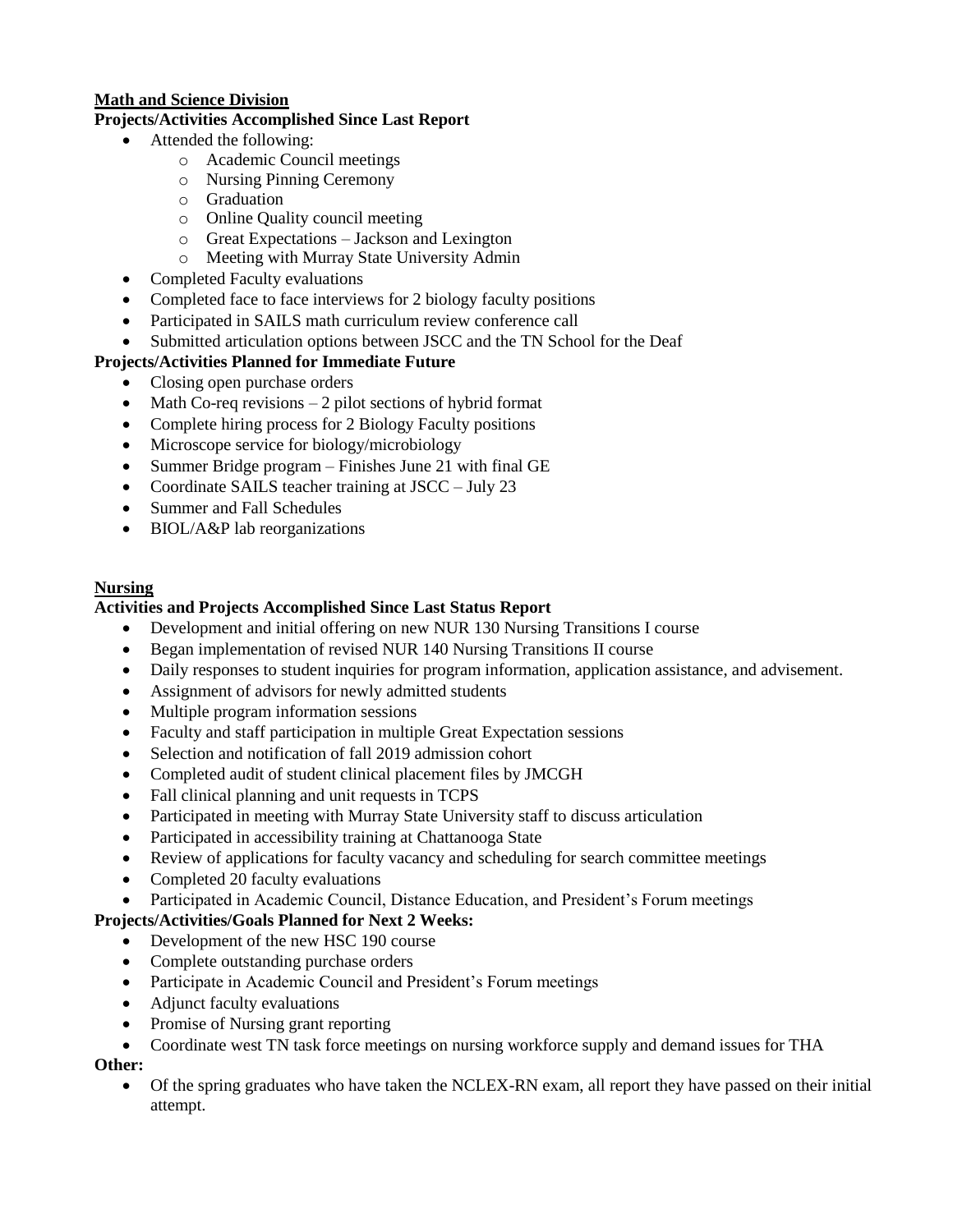#### **Social and Behavioral Sciences Division**

#### **Projects/Activities Accomplished Since Last Report**

#### **Administrative Activities**

- Faculty Support for professional travel and summer class issues
- Faculty Evaluations:
	- o Review IOTA 360 results for evaluative and goal-setting purposes
	- o Completed Faculty Evaluations
	- o Continuing 1:1 and phone adjunct evaluations (May, June); 61of 64 completed
- Student and faculty meetings related to advising and student and faculty concerns
- $\bullet$  Attended Lexington center  $20<sup>th</sup>$  anniversary
- Student advising, class assistance, late withdrawals & adds
- Course equate sessions on Fridays
- Discussions with Dual Enrollment Coordinator for high school needs
- Meet with Dean Camp regarding classroom physical/other instructional needs (April 12)
- Attended TBR General Studies review meeting to represent VPAA position (April 16)
- Lexington Dual Credit meeting at Board of Education (April 17)
- Attended Faculty Council meeting (April 19) and Faculty Council Awards luncheon (April 26)
- Attended Faculty Coffee and Summer Reading list unveiling (April 24)
- Attended AMT Graduation Dinner (April 25)
- Attend Lexington center  $20<sup>th</sup>$  anniversary (April 25)
- Participated in ATD meeting re: COL1030 (April 29)
- DREAM team workgroup (April 29)
- Attended Strategic Planning Committee Meeting (April 30)
- Attended Nursing Pinning (May 2)
- Meeting with potential psychology and COL1030 adjunct (May 3)
- Presented at Student Awards Ceremony and attended Graduation
- Meeting re: ECD research with Dr. Pigg, Leah Gray and Nancy Hickey (May 13)
- Academic Council meetings: Minute taker, submitted minutes for review (May 1, May 15, June 5)
- Online Quality Council meeting: Minute taker, submitted minutes for review (May 15)
- Dean/VPAA visit with Murray State University staff (May 20)
- **BIT** 
	- o Co-convener planning meeting (May 21)
	- o Reviewed and updated student assist algorithm
	- o BIT Meeting (May 29)
- President's Open Forum attendance (April and June)
- COL 1030
	- o Meeting and application review -- prospective facilitators/faculty for fall
	- o Discussed division goals with all adjuncts
	- o Training for one new faculty teaching this summer
	- $\circ$  Ordered furniture to make classroom (C205) for COL1030 for future pilot Distance Navigation Course
- Trainings:
	- o Advising trainings,
	- o Follett DEI (April 12)
	- o Equidox PDF Conversion Demo
	- o Chattanooga State Community College, Accessibility, other!
- Distance Education
	- o Online course development need review and related discussions with faculty
- Criminal Justice A.A.S. and Social Work
	- o Preparation of materials for Recruitment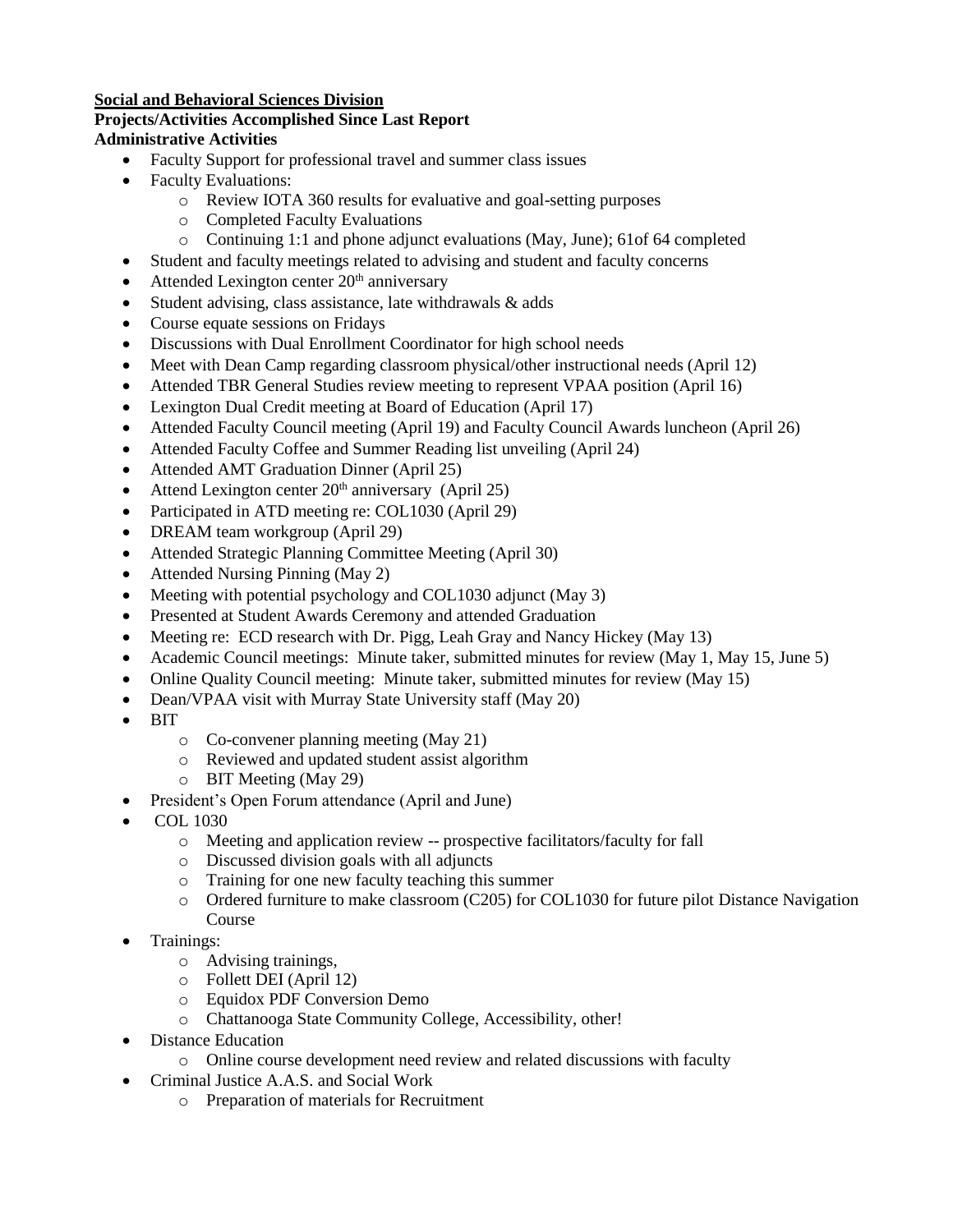o Data and needs review

## **Academic Activities**

- o Teaching summer online course;
- o Keeping faculty updated on student attendees, dates and times of Great Expectation advising sessions
- o Larry Gundersen to teach and present at a conference in India; Tammy Prater returned from **Greece**
- o Working on online course continued improvement (PSYC 2130)

### **Projects/Activities Planned**

- SPOL Training and Development of new SPOL goals
- GE Advising  $2+$  dates:
- Schedule/Plan CRMJ A.A.S. Advisory Committee meeting
	- o Same for Open House
- Cornerstone Training with HR if possible
- More Banner 9 Training if available
- Classroom furniture delivery and installation
- Follow-up emails to all part and full-time faculty related to 2019-20 division goals
- Data requests related to the following areas:
	- o COL1030 completion/other
	- o CRMJ for SPOL goal updating
	- o Social Work for planning and goal-setting needs

### **New/Continuing Issues**

- Faculty advising load management for CRMJ( $n=79$ ) and EDU ( $n=120$ )
- Prioritizing course redevelopment needs with limited number of funds;
- Planning for SBS digital newsletter put on hold

# **Off Campus Centers and Locations**

# **Humboldt - Lisa Rojas, Director**

**Projects/Activities Accomplished Since Last Report**

• Nothing Reported

#### **Lexington - Sandy Stanfill, Director**

- Spoke at Public Works meeting
- Attended with meeting at HC Board of Ed with Vivian Grooms concerning CJ classes
- Attended TCAT advisory meeting
- Attended Lawrence County/Columbia State/ Ayers meeting
- $\bullet$  Hosted 20<sup>th</sup> Anniversary Celebration
- Attended BLT
- Attended meeting with counselors at LHS concerning CJ classes
- Set up ACCUPLACER test dates with RHS and SHHS
- Attended meeting with counselors at SHHS concerning CJ classes
- Attended 2 day Ayers Summit
- Attended TN Workforce Development meeting
- Attended LMS College/Career day
- Administered Accuplacer test to 3 groups of local high school students
- Attended Henderson County Census Complete Count Committee (CCC)
- Attended BIT meeting
- Hosted ReConnect event
- Hosted Gear-up students and conducted GE orientation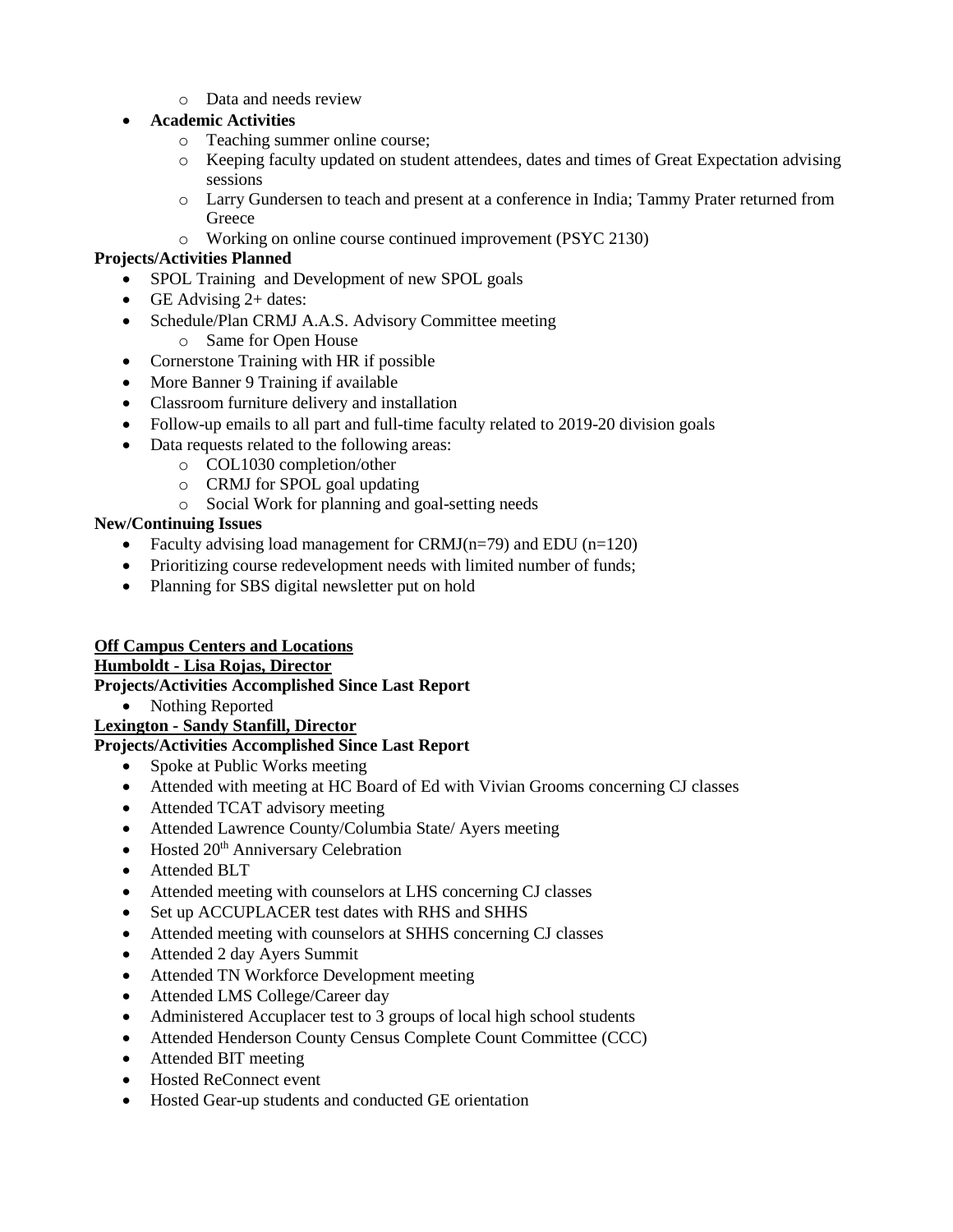- Work on closing PO's
- Attended Henderson County Asset Base Plan

### **Paris/Dresden Locations –Shannon Mayo, Coordinator**

### **Projects/Activities Accomplished Since Last Report**

- Attended meeting with Murray State
- Attended Chamber Meetings
- Attended local Workforce Meetings
- Worked with Resource Force Panel to be absorbed by the Chamber
- Spoke at Weakley County Leadership
- Presented at local women's shelter
- Presented at Huntingdon High School
- Presented at Benton County GED
- Presented to high school leadership group
- Met with Marvin Flatt-Working on CTE Dual Enrollment in Weakley County
- Met with Mark Maddox
- Recorded a radio spot
- Participated in interviews for HCHS seniors
- Held Workforce Basic Excel class
- Presented at Head Start
- Attended Governor's Luncheon
- Attended Coalition Meetings
- Attended Veteran training
- Met with several potential students
- Attended Chamber Ribbon Cuttings
- Upgraded computer lab to Zoom Room
- Attended TN Education and Workforce Maps meeting
- Attended Banner Training
- Met with Mayor Gerrell
- Attended Rotary Meeting
- Attended Dream Team Meetings
- Worked with John McCommon to produce a commercial for the Paris location
- Met with John McCommon for marketing strategies for Paris location
- Held several Great Expectations sessions
- Held ReConnect session
- Held Informational Sessions

#### **Projects/Activities Planned**

- Continue to hold Great Expectations Sessions
- Meet with Chamber regarding grant
- Attend Tennessee River Festival
- Work on holding Advanced Excel Workforce class
- Continue to work on marketing
- Continue to grow Resource Force Panel (to be absorbed by Chamber)

#### **Savannah -Meda Falls, Director**

### **Projects/Activities Accomplished Since Last Report**

 Dr. Tom Pigg was on our campus to deliver the equipment for Phlebotomy and EKG. So pleased these classes made. Sherry was here also to assist with equipment and advertising.